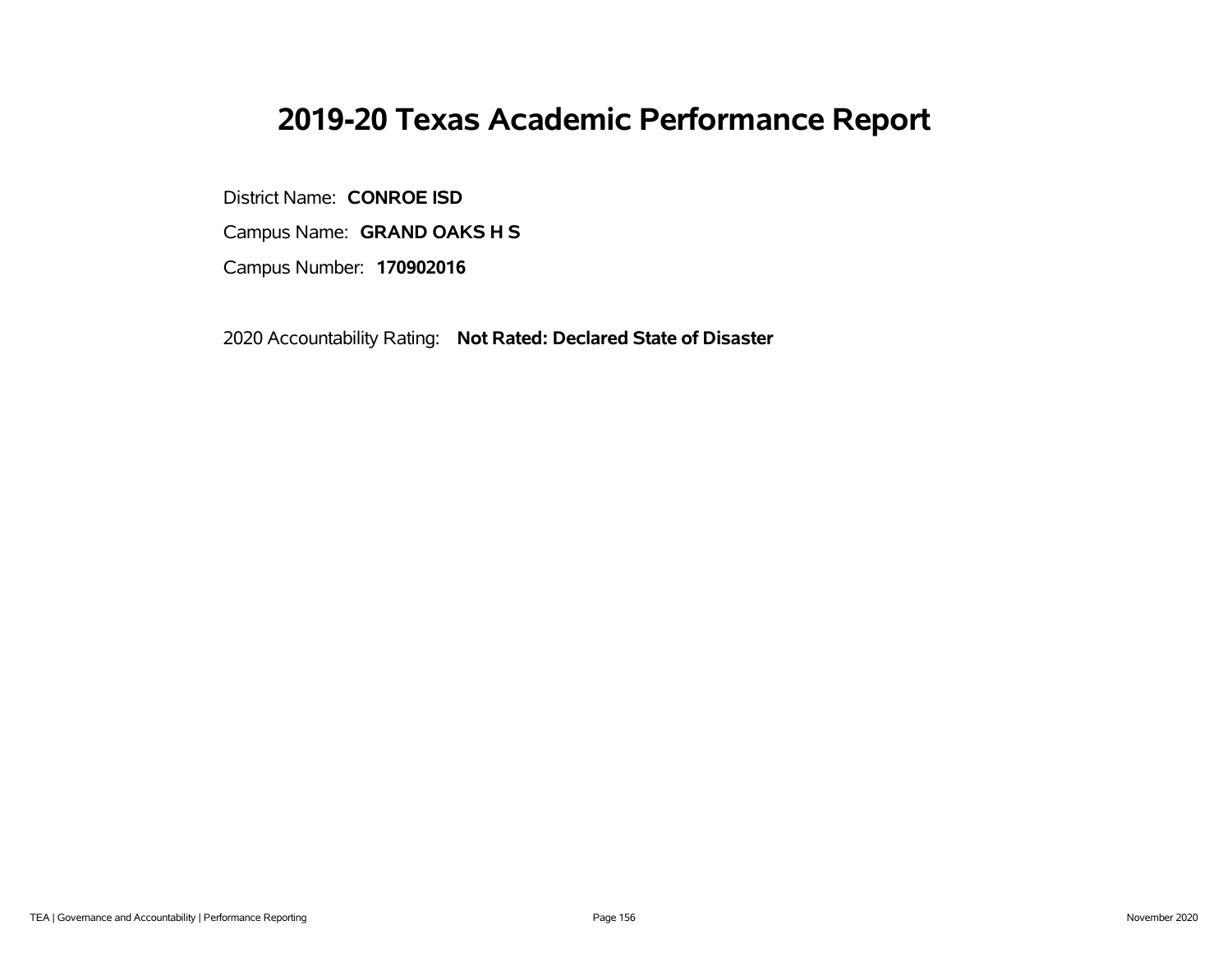This page is intentionally blank.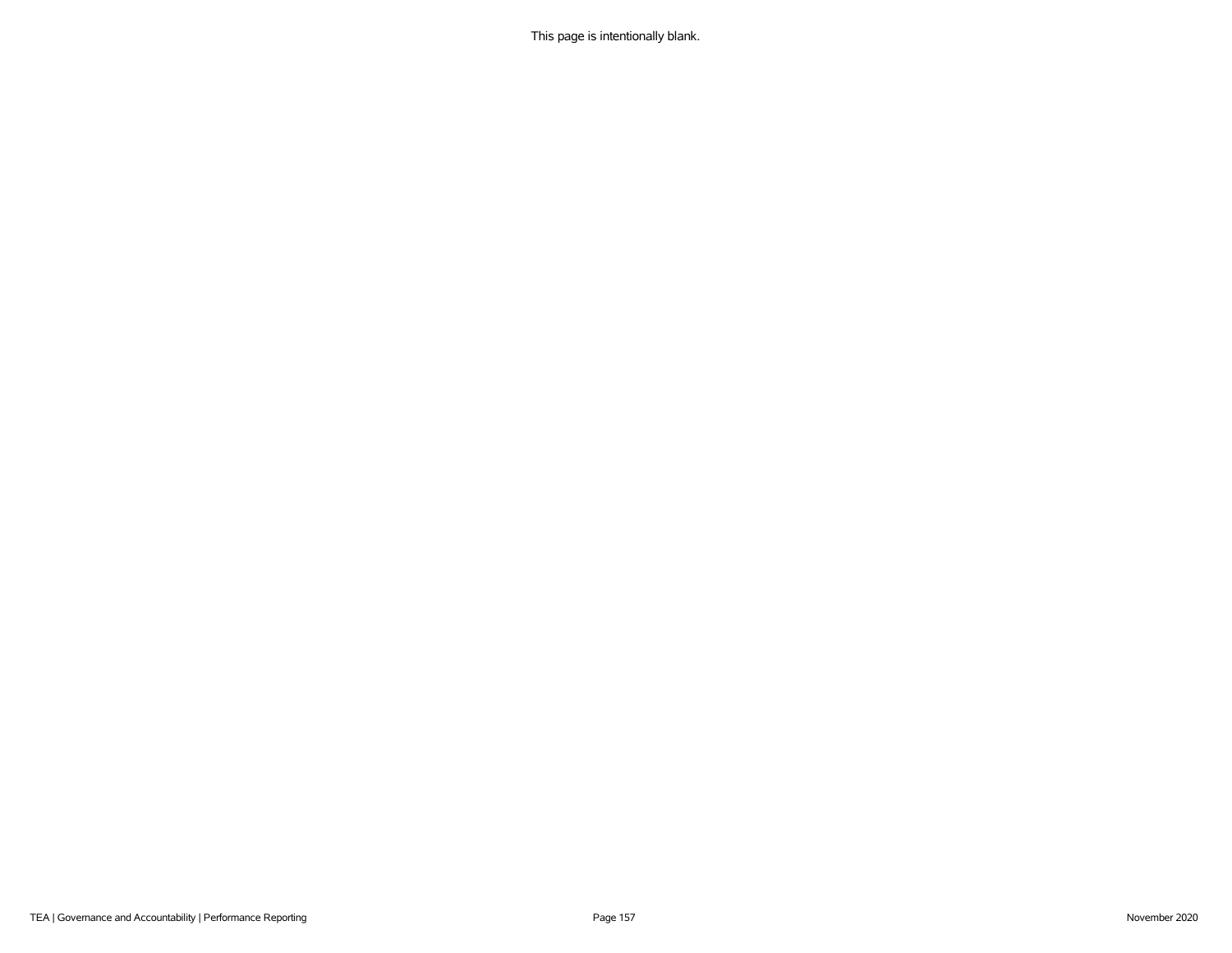# Texas Education Agency District Name: CONROE ISD **Texas Academic Performance Report Texas Academic Performance Report** Total Students: 2,106

#### Please note that due to the cancellation of spring 2020 State of Texas Assessments of Academic Readiness (STAAR) due to the COVID-19 pandemic, the Performance section of this year's report is not updated.

|                                                                         |              | State      |            |            | African<br>District Campus American Hispanic White |            |            | American<br>Indian | Asian      | <b>Pacific</b><br><b>Islander</b> | Two or<br><b>More</b> | <b>Special</b><br>Ed<br>Races (Current) | <b>Special</b><br>Ed<br>(Former) | Continu-<br>ously<br><b>Enrolled</b> | Non-<br>Continu-<br>ously<br><b>Enrolled</b> | Econ       | EL.<br>(Current<br>&<br>Disady Monitored) |
|-------------------------------------------------------------------------|--------------|------------|------------|------------|----------------------------------------------------|------------|------------|--------------------|------------|-----------------------------------|-----------------------|-----------------------------------------|----------------------------------|--------------------------------------|----------------------------------------------|------------|-------------------------------------------|
| STAAR Performance Rates by Tested Grade, Subject, and Performance Level |              |            |            |            |                                                    |            |            |                    |            |                                   |                       |                                         |                                  |                                      |                                              |            |                                           |
| End of Course English I                                                 |              |            |            |            |                                                    |            |            |                    |            |                                   |                       |                                         |                                  |                                      |                                              |            |                                           |
| At Approaches Grade Level or<br>Above                                   | 2019         | 68%        | 79%        | 87%        | 74%                                                | 85%        | 91%        |                    | 87%        | $\ast$                            | 92%                   | 36%                                     | 86%                              | 89%                                  | 81%                                          | 71%        | 72%                                       |
| At Meets Grade Level or Above                                           | 2019         | 50%        | 63%        | 75%        | 55%                                                | 72%        | 81%        | $\ast$             | 81%        | $\ast$                            | 76%                   | 32%                                     | 86%                              | 78%                                  | 67%                                          | 53%        | 59%                                       |
| At Masters Grade Level                                                  | 2019         | 11%        | 20%        | 21%        | 9%                                                 | 13%        | 27%        | $\ast$             | 39%        | $\ast$                            | 12%                   | 6%                                      | $0\%$                            | 24%                                  | 13%                                          | 7%         | 6%                                        |
| End of Course English II                                                |              |            |            |            |                                                    |            |            |                    |            |                                   |                       |                                         |                                  |                                      |                                              |            |                                           |
| At Approaches Grade Level or                                            |              |            |            |            |                                                    |            |            |                    |            |                                   |                       |                                         |                                  |                                      |                                              |            |                                           |
| Above                                                                   | 2019         | 68%        | 78%        | 88%        | 83%                                                | 88%        | 88%        | $\ast$             | 96%        | $\ast$                            | 88%                   | 21%                                     | $\ast$                           | 90%                                  | 83%                                          | 77%        | 50%                                       |
| At Meets Grade Level or Above                                           | 2019         | 49%        | 61%        | 75%        | 65%                                                | 68%        | 79%        | $\ast$             | 88%        | $\ast$                            | 81%                   | 17%                                     | $\ast$                           | 79%                                  | 64%                                          | 62%        | 42%                                       |
| At Masters Grade Level<br>End of Course Algebra I                       | 2019         | 8%         | 12%        | 14%        | 6%                                                 | 11%        | 16%        | $\ast$             | 20%        | $\ast$                            | 31%                   | 4%                                      | $\ast$                           | 15%                                  | 12%                                          | 7%         | 0%                                        |
| At Approaches Grade Level or                                            |              |            |            |            |                                                    |            |            |                    |            |                                   |                       |                                         |                                  |                                      |                                              |            |                                           |
| Above                                                                   | 2019         | 85%        | 88%        | 85%        | 73%                                                | 84%        | 89%        | $\ast$<br>$\ast$   | 100%       | $\ast$<br>$\ast$                  | 81%                   | 42%                                     | 100%                             | 87%                                  | 82%                                          | 70%        | 72%                                       |
| At Meets Grade Level or Above                                           | 2019<br>2019 | 61%<br>37% | 68%<br>48% | 59%<br>32% | 51%<br>23%                                         | 54%<br>29% | 61%<br>36% | $\ast$             | 86%<br>50% | $\ast$                            | 75%<br>38%            | 27%                                     | 67%                              | 62%<br>35%                           | 51%<br>25%                                   | 39%<br>15% | 48%<br>17%                                |
| At Masters Grade Level<br>End of Course Biology                         |              |            |            |            |                                                    |            |            |                    |            |                                   |                       | 2%                                      | 33%                              |                                      |                                              |            |                                           |
| At Approaches Grade Level or                                            |              |            |            |            |                                                    |            |            |                    |            |                                   |                       |                                         |                                  |                                      |                                              |            |                                           |
| Above                                                                   | 2019         | 88%        | 93%        | 94%        | 86%                                                | 93%        | 97%        | $\ast$             | 100%       | $\ast$                            | 92%                   | 68%                                     | 100%                             | 95%                                  | 92%                                          | 85%        | 80%                                       |
| At Meets Grade Level or Above                                           | 2019         | 62%        | 75%        | 77%        | 64%                                                | 73%        | 82%        | $\ast$             | 87%        | $\ast$                            | 75%                   | 28%                                     | 75%                              | 81%                                  | 68%                                          | 57%        | 53%                                       |
| At Masters Grade Level                                                  | 2019         | 25%        | 37%        | 35%        | 20%                                                | 28%        | 41%        |                    | 53%        | $\ast$                            | 33%                   | $0\%$                                   | 25%                              | 38%                                  | 27%                                          | 16%        | 13%                                       |
| All Grades All Subjects                                                 |              |            |            |            |                                                    |            |            |                    |            |                                   |                       |                                         |                                  |                                      |                                              |            |                                           |
| At Approaches Grade Level or                                            |              |            |            |            |                                                    |            |            |                    |            |                                   |                       |                                         |                                  |                                      |                                              |            |                                           |
| Above                                                                   | 2019         | 78%        | 85%        | 89%        | 79%                                                | 88%        | 92%        | 100%               | 95%        | 67%                               | 89%                   | 45%                                     | 96%                              | 91%                                  | 85%                                          | 76%        | 72%                                       |
| At Meets Grade Level or Above                                           | 2019         | 50%        | 62%        | 72%        | 59%                                                | 67%        | 77%        | 86%                | 85%        | 56%                               | 77%                   | 27%                                     | 75%                              | 76%                                  | 63%                                          | 53%        | 52%                                       |
| At Masters Grade Level                                                  | 2019         | 24%        | 35%        | 26%        | 14%                                                | 20%        | 30%        | 57%                | 40%        | 22%                               | 27%                   | 3%                                      | 17%                              | 28%                                  | 19%                                          | 11%        | 11%                                       |
| All Grades ELA/Reading                                                  |              |            |            |            |                                                    |            |            |                    |            |                                   |                       |                                         |                                  |                                      |                                              |            |                                           |
| At Approaches Grade Level or                                            |              |            |            |            |                                                    |            |            |                    |            |                                   |                       |                                         |                                  |                                      |                                              |            |                                           |
| Above                                                                   | 2019         | 75%        | 83%        | 87%        | 78%                                                | 86%        | 90%        | $\ast$             | 91%        | 80%                               | 90%                   | 31%                                     | 90%                              | 90%                                  | 82%                                          | 74%        | 66%                                       |
| At Meets Grade Level or Above                                           | 2019         | 48%        | 59%<br>30% | 75%        | 59%                                                | 71%        | 80%        | $\ast$<br>$\ast$   | 84%        | 60%                               | 78%                   | 27%                                     | 80%                              | 78%                                  | 66%                                          | 57%<br>7%  | 55%<br>5%                                 |
| At Masters Grade Level<br>All Grades Mathematics                        | 2019         | 21%        |            | 18%        | 7%                                                 | 12%        | 22%        |                    | 30%        | 20%                               | 20%                   | 5%                                      | 0%                               | 20%                                  | 12%                                          |            |                                           |
| At Approaches Grade Level or                                            |              |            |            |            |                                                    |            |            |                    |            |                                   |                       |                                         |                                  |                                      |                                              |            |                                           |
| Above                                                                   | 2019         | 82%        | 88%        | 85%        | 73%                                                | 84%        | 89%        | $\ast$             | 100%       | $\ast$                            | 81%                   | 42%                                     | 100%                             | 87%                                  | 82%                                          | 70%        | 72%                                       |
| At Meets Grade Level or Above                                           | 2019         | 52%        | 65%        | 59%        | 51%                                                | 54%        | 61%        | $\ast$             | 86%        | $\ast$                            | 75%                   | 27%                                     | 67%                              | 62%                                  | 51%                                          | 39%        | 48%                                       |
| At Masters Grade Level                                                  | 2019         | 26%        | 39%        | 32%        | 23%                                                | 29%        | 36%        | $\ast$             | 50%        | $\ast$                            | 38%                   | 2%                                      | 33%                              | 35%                                  | 25%                                          | 15%        | 17%                                       |
| All Grades Science                                                      |              |            |            |            |                                                    |            |            |                    |            |                                   |                       |                                         |                                  |                                      |                                              |            |                                           |
| At Approaches Grade Level or                                            |              |            |            |            |                                                    |            |            |                    |            |                                   |                       |                                         |                                  |                                      |                                              |            |                                           |
| Above                                                                   | 2019         | 81%        | 89%        | 94%        | 86%                                                | 93%        | 97%        | $\ast$             | 100%       | $\ast$                            | 92%                   | 68%                                     | 100%                             | 95%                                  | 92%                                          | 85%        | 80%                                       |
| At Meets Grade Level or Above                                           | 2019         | 54%        | 69%        | 77%        | 64%                                                | 73%        | 82%        | $\ast$             | 87%        | $\ast$                            | 75%                   | 28%                                     | 75%                              | 81%                                  | 68%                                          | 57%        | 53%                                       |
| At Masters Grade Level                                                  | 2019         | 25%        | 39%        | 35%        | 20%                                                | 28%        | 41%        |                    | 53%        | $\ast$                            | 33%                   | $0\%$                                   | 25%                              | 38%                                  | 27%                                          | 16%        | 13%                                       |
|                                                                         |              |            |            |            |                                                    |            |            |                    |            |                                   |                       |                                         |                                  |                                      |                                              |            |                                           |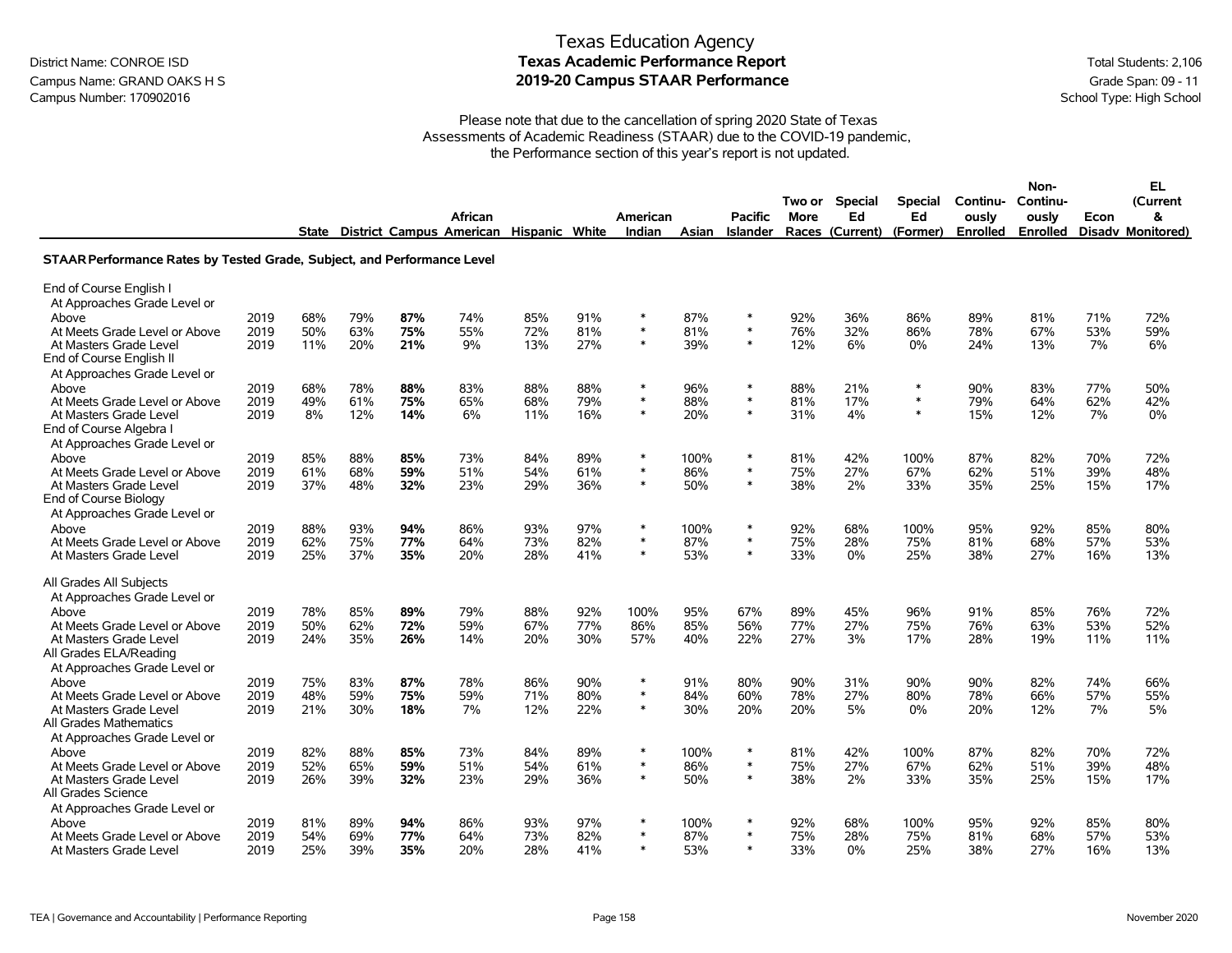# Texas Education Agency District Name: CONROE ISD **Texas Academic Performance Report Texas Academic Performance Report** Total Students: 2,106

### Please note that due to the cancellation of spring 2020 State of Texas Assessments of Academic Readiness (STAAR) due to the COVID-19 pandemic, the Performance section of this year's report is not updated.

|                                                                     |              | State    |          | District Campus      | African<br>American            | <b>Hispanic</b>                | White                          | American<br>Indian                 | Asian                          | <b>Pacific</b><br>Islander         | Two or<br>More<br>Races        | <b>Special</b><br>Ed<br>(Current) | <b>Special</b><br>Ed<br>(Former)   | Continu-<br>ously<br>Enrolled  | Non-<br>Continu-<br>ously<br>Enrolled | Econ<br><b>Disadv</b>          | EL<br>(Current<br>&<br><b>Monitored)</b> |
|---------------------------------------------------------------------|--------------|----------|----------|----------------------|--------------------------------|--------------------------------|--------------------------------|------------------------------------|--------------------------------|------------------------------------|--------------------------------|-----------------------------------|------------------------------------|--------------------------------|---------------------------------------|--------------------------------|------------------------------------------|
| School Progress Domain - Academic Growth Score by Grade and Subject |              |          |          |                      |                                |                                |                                |                                    |                                |                                    |                                |                                   |                                    |                                |                                       |                                |                                          |
| End of Course English II                                            | 2019<br>2018 | 69<br>67 | 70<br>68 | 68<br>$\blacksquare$ | 66<br>$\overline{\phantom{a}}$ | 65<br>$\overline{\phantom{0}}$ | 70<br>$\overline{\phantom{0}}$ | $\ast$<br>$\overline{\phantom{0}}$ | 73                             | ∗<br>$\overline{\phantom{a}}$      | 75<br>$\overline{\phantom{a}}$ | 43<br>$\overline{\phantom{a}}$    | $\ast$<br>$\overline{\phantom{a}}$ | 69<br>$\overline{\phantom{a}}$ | 68<br>$\overline{\phantom{a}}$        | 62<br>$\overline{\phantom{a}}$ | 59<br>$\overline{\phantom{a}}$           |
| End of Course Algebra I                                             | 2019<br>2018 | 75<br>72 | 75<br>75 | 65<br>$\blacksquare$ | 60<br>$\overline{\phantom{a}}$ | 63<br>$\overline{\phantom{a}}$ | 66<br>$\overline{\phantom{0}}$ | $\ast$                             | 88                             | ∗                                  | 77                             | 26<br>$\overline{\phantom{0}}$    | 75<br>$\overline{\phantom{a}}$     | 66<br>$\overline{\phantom{0}}$ | 63<br>$\overline{\phantom{a}}$        | 52<br>$\overline{\phantom{a}}$ | 52<br>$\overline{\phantom{a}}$           |
| All Grades Both Subjects                                            | 2019<br>2018 | 69<br>69 | 73<br>73 | 67<br>$\blacksquare$ | 63<br>$\sim$                   | 64<br>$\sim$                   | 68<br>-                        | *<br>$\overline{\phantom{a}}$      | 78<br>$\overline{\phantom{a}}$ | 60<br>$\overline{\phantom{a}}$     | 76<br>$\overline{\phantom{a}}$ | 33<br>$\overline{\phantom{0}}$    | 78<br>$\overline{\phantom{a}}$     | 67                             | 65<br>$\overline{\phantom{0}}$        | 57<br>$\overline{\phantom{a}}$ | 54                                       |
| All Grades ELA/Reading                                              | 2019<br>2018 | 68<br>69 | 71<br>71 | 68<br>$\blacksquare$ | 66<br>$\sim$                   | 65<br>$\overline{\phantom{0}}$ | 70<br>$\overline{\phantom{a}}$ | $\ast$                             | 73                             | $\ast$<br>$\overline{\phantom{a}}$ | 75                             | 43<br>$\overline{\phantom{0}}$    | $\ast$<br>$\overline{\phantom{a}}$ | 69                             | 68<br>$\overline{\phantom{0}}$        | 62<br>$\overline{\phantom{a}}$ | 59                                       |
| All Grades Mathematics                                              | 2019<br>2018 | 70<br>70 | 74<br>75 | 65                   | 60                             | 63<br>$\overline{\phantom{a}}$ | 66                             | $\ast$                             | 88                             | $\ast$                             | 77                             | 26<br>$\overline{\phantom{0}}$    | 75                                 | 66                             | 63<br>$\overline{\phantom{0}}$        | 52<br>$\overline{\phantom{a}}$ | 52                                       |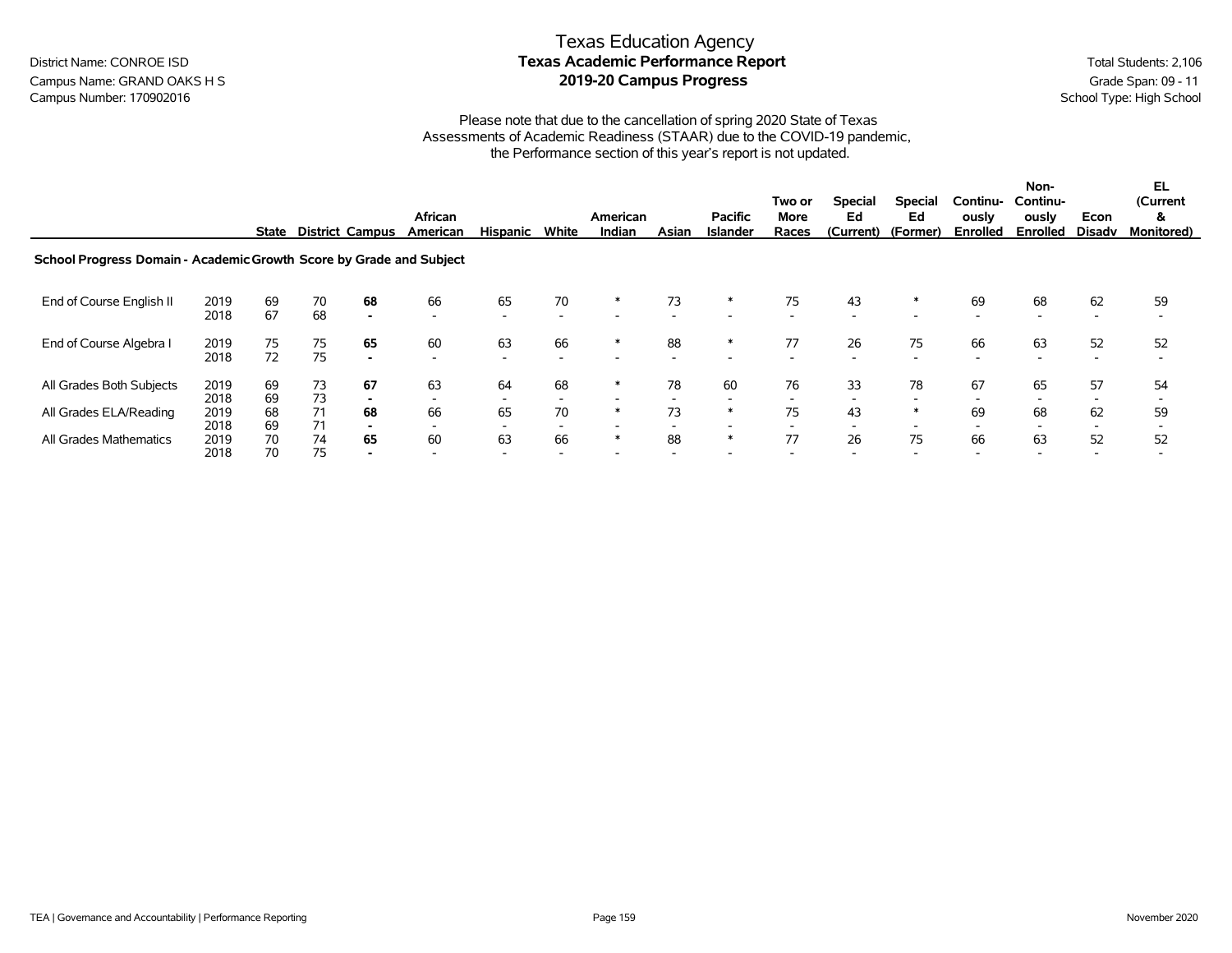Campus Number: 170902016 School Type: High School Type: High School Type: High School Type: High School

### Texas Education Agency District Name: CONROE ISD **Texas Academic Performance Report Texas Academic Performance Report** Total Students: 2,106 Campus Name: GRAND OAKS H S **2019-20 Campus Prior Year and Student Success Initiative** Grade Span: 09 - 11

Please note that due to the cancellation of spring 2020 State of Texas Assessments of Academic Readiness (STAAR) due to the COVID-19 pandemic, the Performance section of this year's report is not updated.

**There is no data for this campus.**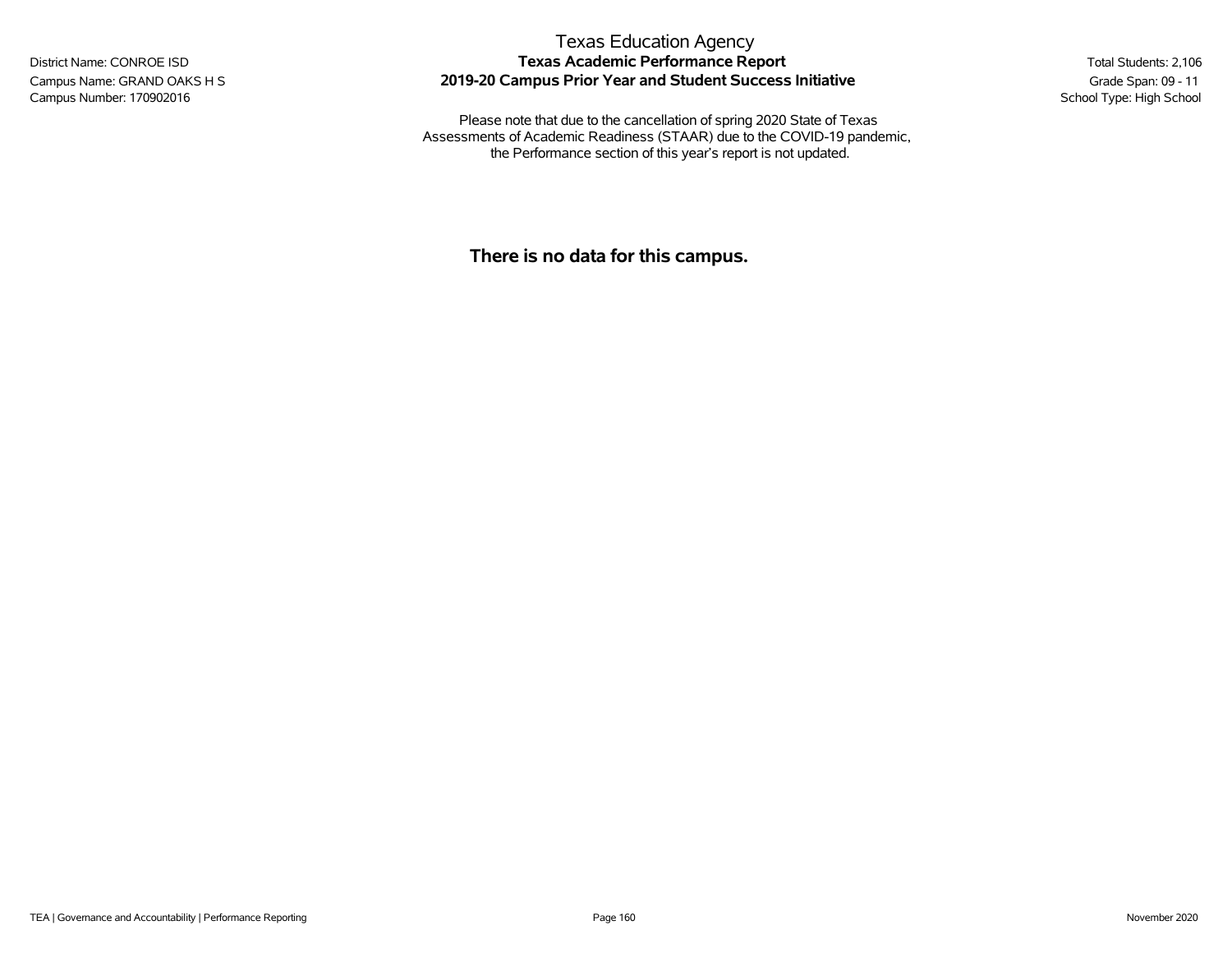### Texas Education Agency

### District Name: CONROE ISD **Texas Academic Performance Report Texas Academic Performance Report** Total Students: 2,106 Campus Name: GRAND OAKS H S **2019-20 Campus STAAR Performance** Grade Span: 09 - 11

Campus Number: 170902016 **Current EL Students** Bilingual Education/English as a Second Language (Current EL Students)

#### Please note that due to the cancellation of spring 2020 State of Texas Assessments of Academic Readiness (STAAR) due to the COVID-19 pandemic, the Performance section of this year's report is not updated.

| Bilingual BE-Trans BE-Trans BE-Dual BE-Dual                                                                 | <b>ESL</b><br><b>ESL</b>        | LEP No LEP with                                  | <b>Total</b> |
|-------------------------------------------------------------------------------------------------------------|---------------------------------|--------------------------------------------------|--------------|
| District Campus Education Early Exit Late Exit Two-Way One-Way<br><b>ESL</b><br><b>State</b>                | Content                         | <b>Pull-Out Services Services</b>                | EL           |
| <b>STAAR Performance Rate by Subject and Performance Level</b>                                              |                                 |                                                  |              |
| All Grades All Subjects                                                                                     |                                 |                                                  |              |
| At Approaches Grade Level or Above<br>78%<br>85%<br>2019<br>89%<br>58%                                      | 58%                             | 58%<br>$\ast$                                    | 54%          |
| 2018<br>77%<br>85%<br>$\overline{\phantom{a}}$                                                              |                                 | $\overline{\phantom{a}}$                         |              |
| At Meets Grade Level or Above<br>50%<br>62%<br>38%<br>2019<br>72%<br>$\sim$                                 | 38%<br>$\sim$                   | $\ast$<br>38%                                    | 35%          |
| 62%<br>2018<br>48%                                                                                          |                                 |                                                  |              |
| At Masters Grade Level<br>2019<br>35%<br>26%<br>4%<br>24%<br>$\overline{a}$                                 | 4%                              | $\ast$<br>4%                                     | 4%           |
| 22%<br>34%<br>2018<br>$\overline{\phantom{a}}$<br>$\overline{\phantom{a}}$                                  |                                 |                                                  |              |
| All Grades ELA/Reading                                                                                      |                                 |                                                  |              |
| 2019<br>75%<br>83%<br>87%<br>55%<br>At Approaches Grade Level or Above<br>$\overline{\phantom{a}}$          | 55%                             | $\ast$<br>55%                                    | 46%          |
| 2018<br>74%<br>83%<br>$\overline{\phantom{a}}$                                                              |                                 | $\overline{\phantom{a}}$                         |              |
| At Meets Grade Level or Above<br>2019<br>48%<br>59%<br>36%<br>75%<br>$\overline{\phantom{a}}$               | 36%                             | $\ast$<br>36%                                    | 31%          |
| 46%<br>2018<br>59%<br>$\blacksquare$<br>$\overline{\phantom{a}}$                                            |                                 |                                                  |              |
| 9%<br>At Masters Grade Level<br>18%<br>2019<br>21%<br>30%<br>$\sim$                                         | 9%                              | $\ast$<br>9%                                     | 8%           |
| 2018<br>19%<br>30%<br>$\sim$<br>$\overline{\phantom{0}}$                                                    |                                 |                                                  |              |
| All Grades Mathematics                                                                                      |                                 |                                                  |              |
| At Approaches Grade Level or Above<br>2019<br>82%<br>88%<br>85%<br>71%<br>$\overline{\phantom{a}}$          | 71%                             | 71%<br>$\overline{\phantom{a}}$                  | 71%          |
| 81%<br>89%<br>2018<br>$\overline{\phantom{0}}$                                                              |                                 | $\sim$                                           |              |
| At Meets Grade Level or Above<br>2019<br>52%<br>43%<br>65%<br>59%<br>$\blacksquare$                         | 43%                             | 43%<br>$\overline{\phantom{a}}$                  | 43%          |
| 2018<br>50%<br>64%<br>$\overline{\phantom{a}}$                                                              |                                 |                                                  |              |
| At Masters Grade Level<br>26%<br>39%<br>0%<br>2019<br>32%<br>$\blacksquare$                                 | $0\%$                           | 0%<br>$\overline{\phantom{a}}$                   | 0%           |
| 37%<br>2018<br>24%<br>$\sim$                                                                                |                                 |                                                  |              |
| All Grades Science                                                                                          |                                 |                                                  |              |
| 2019<br>At Approaches Grade Level or Above<br>81%<br>89%<br>94%<br>50%<br>$\overline{\phantom{a}}$          | 50%<br>$\overline{\phantom{a}}$ | 50%<br>$\blacksquare$                            | 50%          |
| 2018<br>80%<br>88%                                                                                          |                                 |                                                  |              |
| 33%<br>At Meets Grade Level or Above<br>2019<br>54%<br>69%<br>77%<br>$\mathbf{r}$                           | 33%                             | 33%<br>$\overline{a}$                            | 33%          |
| 51%<br>66%<br>2018<br>$\overline{\phantom{a}}$<br>$\mathbf{r}$                                              |                                 |                                                  |              |
| At Masters Grade Level<br>25%<br>39%<br>0%<br>2019<br>35%<br>23%<br>2018<br>36%<br>$\overline{\phantom{a}}$ | 0%                              | 0%<br>$\overline{\phantom{a}}$<br>$\overline{a}$ | 0%           |
|                                                                                                             |                                 |                                                  |              |
| School Progress Domain - Academic Growth Score                                                              |                                 |                                                  |              |
| 69%<br>73%<br>67%<br>75%<br>2019                                                                            | 75%                             | $\ast$<br>75%                                    | 67%          |
| All Grades Both Subjects<br>$\overline{\phantom{a}}$<br>69%<br>73%<br>2018<br>$\blacksquare$                |                                 |                                                  |              |
| All Grades ELA/Reading<br>2019<br>68%<br>71%<br>68%<br>$\ast$                                               | $\ast$                          | $\ast$<br>$\ast$                                 | $\ast$       |
| 2018<br>69%<br>71%                                                                                          |                                 |                                                  |              |
| All Grades Mathematics<br>2019<br>70%<br>74%<br>60%<br>65%                                                  | 60%                             | 60%                                              | 60%          |
| 2018<br>70%<br>75%                                                                                          |                                 |                                                  |              |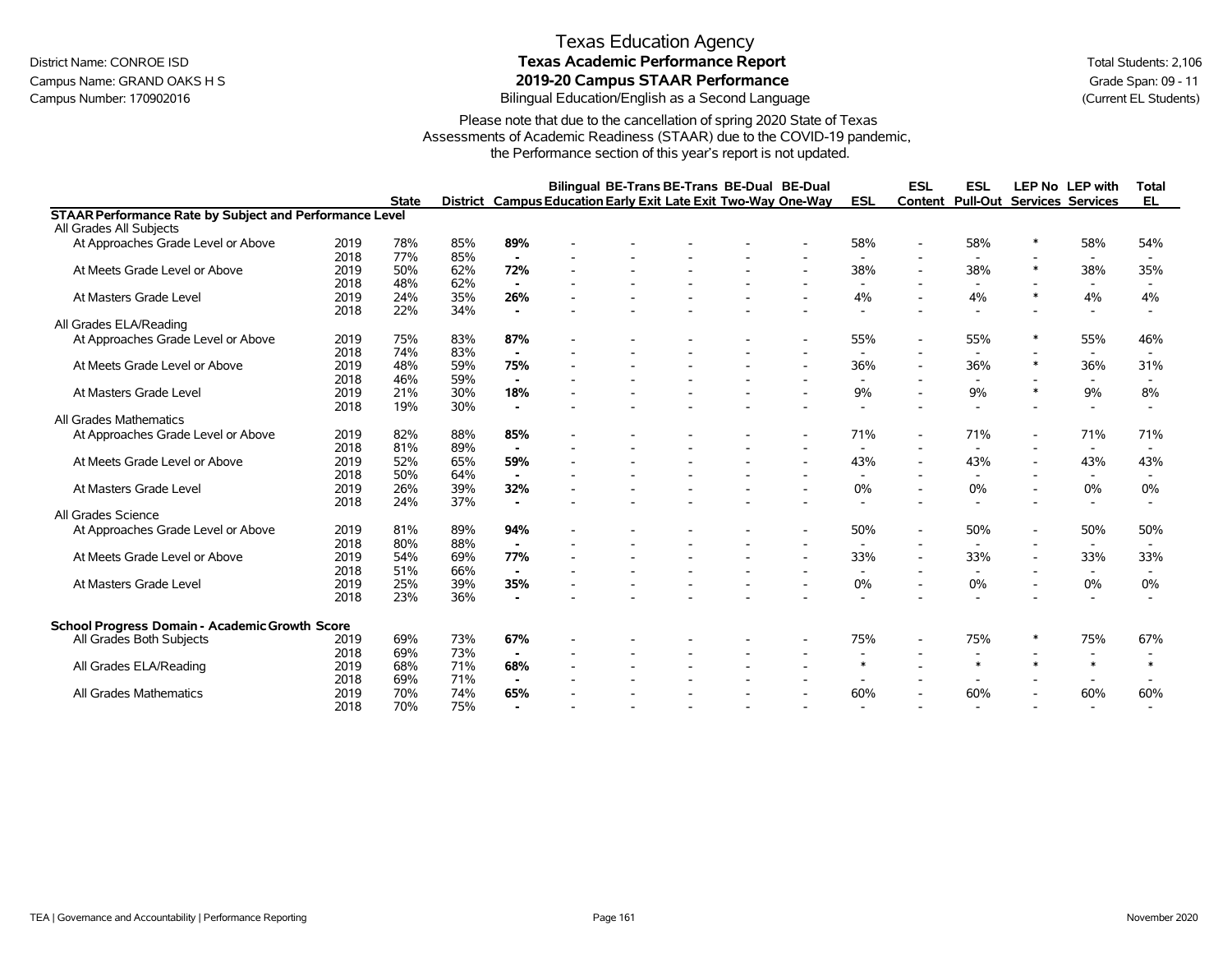### Texas Education Agency District Name: CONROE ISD **Texas Academic Performance Report Texas Academic Performance Report** Total Students: 1,241 Campus Name: GRAND OAKS H S **2019-20 Campus STAAR Participation**2019-20 Campus STAAR Participation
Campus Name: GRAND OAKS H S

### Please note that due to the cancellation of spring 2020 State of Texas Assessments of Academic Readiness (STAAR) due to the COVID-19 pandemic, the Participation section of this year's report is not updated.

|                                          |              |                 |                |          |                          |       |                          |       |                 | Two or                   |                          |                          |                          |
|------------------------------------------|--------------|-----------------|----------------|----------|--------------------------|-------|--------------------------|-------|-----------------|--------------------------|--------------------------|--------------------------|--------------------------|
|                                          |              |                 |                | African  |                          |       | American                 |       | <b>Pacific</b>  | <b>More</b>              | <b>Special</b>           | Econ                     | <b>EL</b>                |
|                                          | <b>State</b> | <b>District</b> | <b>Campus</b>  | American | <b>Hispanic</b>          | White | Indian                   | Asian | <b>Islander</b> | Races                    | Ed                       | <b>Disadv</b>            | (Current)                |
| 2019 STAAR Participation                 |              |                 |                |          |                          |       |                          |       |                 |                          |                          |                          |                          |
| (All Grades)                             |              |                 |                |          |                          |       |                          |       |                 |                          |                          |                          |                          |
| <b>All Tests</b>                         |              |                 |                |          |                          |       |                          |       |                 |                          |                          |                          |                          |
| Assessment Participant                   | 99%          | 99%             | 99%            | 100%     | 98%                      | 99%   | 100%                     | 100%  | 100%            | 99%                      | 96%                      | 98%                      | 100%                     |
| Included in Accountability               | 94%          | 95%             | 95%            | 91%      | 95%                      | 97%   | 100%                     | 100%  | 69%             | 93%                      | 89%                      | 90%                      | 79%                      |
| Not Included in Accountability           |              |                 |                |          |                          |       |                          |       |                 |                          |                          |                          |                          |
| Mobile                                   | 4%           | 3%              | 4%             | 9%       | 3%                       | 2%    | 0%                       | 0%    | 31%             | 6%                       | 7%                       | 9%                       | 18%                      |
| Other Exclusions                         | 1%           | 1%              | 0%             | 0%       | 0%                       | $0\%$ | 0%                       | 0%    | 0%              | $0\%$                    | 0%                       | 0%                       | 3%                       |
|                                          |              |                 |                |          |                          |       |                          |       |                 |                          |                          |                          |                          |
| Not Tested                               | 1%           | 1%              | 1%             | 0%       | 2%                       | 1%    | 0%                       | $0\%$ | 0%              | 1%                       | 4%                       | 2%                       | 0%                       |
| Absent                                   | 1%           | 1%              | 1%             | 0%       | 2%                       | $1\%$ | 0%                       | 0%    | 0%              | $1\%$                    | 4%                       | 2%                       | 0%                       |
| Other                                    | 0%           | 0%              | 0%             | $0\%$    | 0%                       | $0\%$ | $0\%$                    | 0%    | 0%              | 0%                       | 0%                       | 0%                       | 0%                       |
|                                          |              |                 |                |          |                          |       |                          |       |                 |                          |                          |                          |                          |
| 2018 STAAR Participation<br>(All Grades) |              |                 |                |          |                          |       |                          |       |                 |                          |                          |                          |                          |
| <b>All Tests</b>                         |              |                 |                |          |                          |       |                          |       |                 |                          |                          |                          |                          |
| <b>Assessment Participant</b>            | 99%          | 99%             |                |          |                          |       |                          |       |                 |                          |                          |                          |                          |
| Included in Accountability               | 94%          | 95%             |                |          | $\overline{\phantom{a}}$ |       | $\overline{\phantom{a}}$ |       |                 | $\overline{\phantom{a}}$ |                          | $\overline{\phantom{a}}$ | $\overline{\phantom{a}}$ |
| Not Included in Accountability           |              |                 |                |          |                          |       |                          |       |                 |                          |                          |                          |                          |
| Mobile                                   | 4%           | 3%              | $\blacksquare$ |          | $\overline{\phantom{a}}$ |       | $\overline{\phantom{a}}$ |       |                 | $\overline{\phantom{a}}$ |                          |                          | $\overline{\phantom{a}}$ |
| Other Exclusions                         | 1%           | 1%              | $\blacksquare$ |          | $\overline{\phantom{0}}$ |       |                          |       |                 |                          |                          | $\overline{\phantom{0}}$ | $\sim$                   |
|                                          |              |                 |                |          |                          |       |                          |       |                 |                          |                          |                          |                          |
| Not Tested                               | 1%           | 1%              |                |          | $\overline{\phantom{a}}$ |       | $\overline{\phantom{a}}$ |       |                 | $\overline{\phantom{a}}$ |                          | $\overline{\phantom{a}}$ | $\overline{\phantom{a}}$ |
| Absent                                   | 1%           | $1\%$           |                |          |                          |       |                          |       |                 | $\overline{\phantom{a}}$ |                          |                          | $\overline{\phantom{a}}$ |
| Other                                    | 0%           | $0\%$           |                |          | $\overline{\phantom{0}}$ |       | $\overline{\phantom{a}}$ |       |                 | $\overline{\phantom{a}}$ | $\overline{\phantom{a}}$ |                          | $\sim$                   |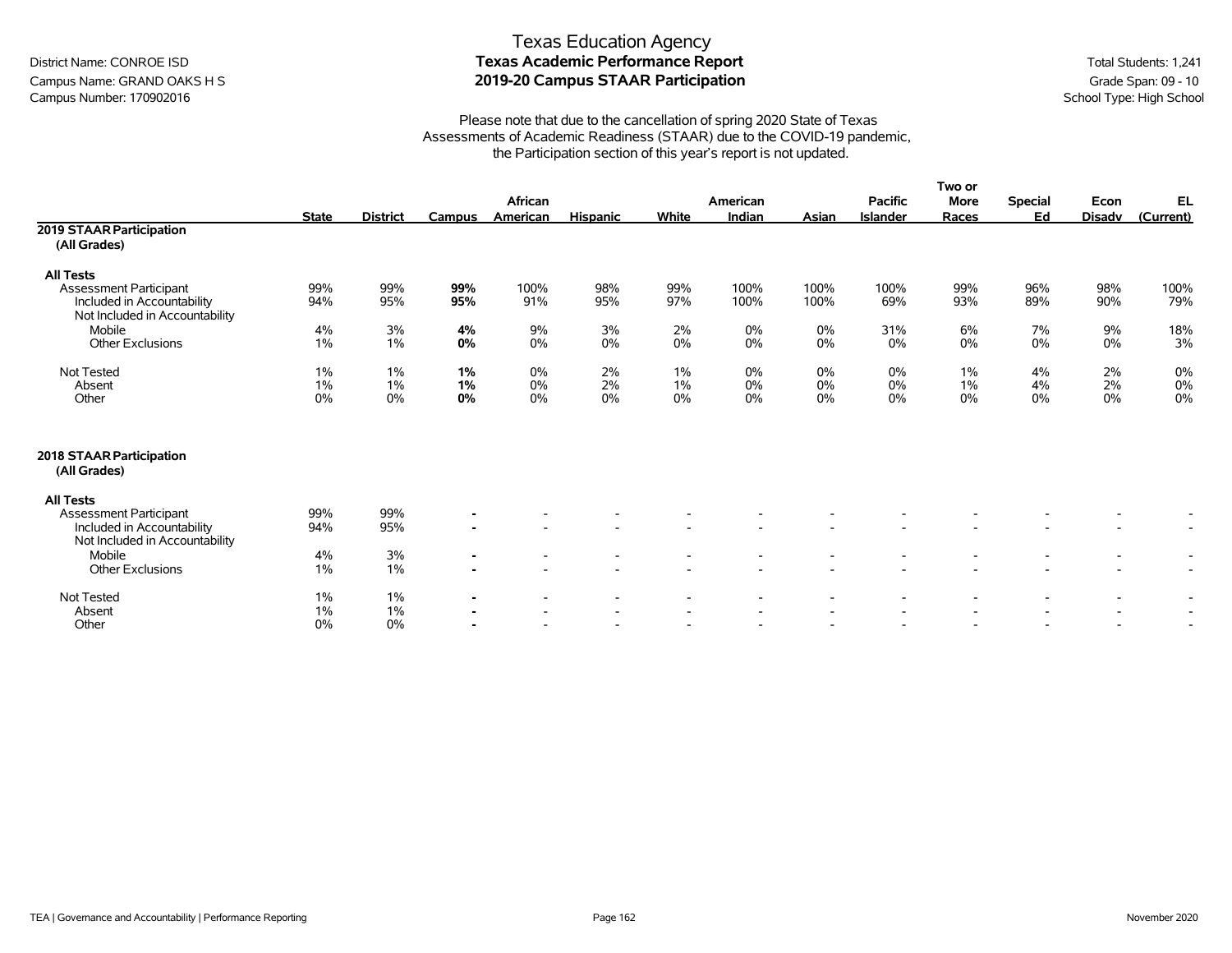### Campus Name: GRAND OAKS H S **2019-20 Campus Attendance, Graduation, and Dropout Rates** Grame Span: 09 - 11<br>Campus Number: 170902016<br>School Type: High School Campus Number: 170902016

|                                                              |              |                 |        |                     |                 |       |                    |       |                                   | Two or               |                      |                       |                          |
|--------------------------------------------------------------|--------------|-----------------|--------|---------------------|-----------------|-------|--------------------|-------|-----------------------------------|----------------------|----------------------|-----------------------|--------------------------|
|                                                              | <b>State</b> | <b>District</b> | Campus | African<br>American | <b>Hispanic</b> | White | American<br>Indian | Asian | <b>Pacific</b><br><b>Islander</b> | <b>More</b><br>Races | <b>Special</b><br>Ed | Econ<br><b>Disadv</b> | EL<br>(Current)          |
| <b>Attendance Rate</b>                                       |              |                 |        |                     |                 |       |                    |       |                                   |                      |                      |                       |                          |
| 2018-19                                                      | 95.4%        | 96.3%           | 96.6%  | 97.0%               | 96.2%           | 96.6% |                    | 98.3% | 97.0%                             | 95.5%                | 95.7%                | 94.9%                 | 96.8%                    |
| 2017-18                                                      | 95.4%        | 96.2%           |        |                     |                 |       |                    |       |                                   |                      |                      |                       |                          |
| Annual Dropout Rate (Gr 7-8)                                 |              |                 |        |                     |                 |       |                    |       |                                   |                      |                      |                       |                          |
| 2018-19                                                      | 0.4%         | 0.0%            |        |                     |                 |       |                    |       |                                   |                      |                      |                       |                          |
| 2017-18                                                      | 0.4%         | 0.2%            |        |                     |                 |       |                    |       |                                   |                      |                      |                       |                          |
| <b>Annual Dropout Rate (Gr 9-12)</b>                         |              |                 |        |                     |                 |       |                    |       |                                   |                      |                      |                       |                          |
| 2018-19                                                      | 1.9%         | 0.2%            | 0.1%   | 0.0%                | $0.0\%$         | 0.1%  | $\ast$             | 0.0%  | 0.0%                              | 0.0%                 | 0.0%                 | 0.3%                  | 0.0%                     |
| 2017-18                                                      | 1.9%         | 0.2%            |        |                     |                 |       |                    |       |                                   |                      |                      |                       |                          |
| 4-Year Longitudinal Rate (Gr 9-12)<br>Class of 2019          |              |                 |        |                     |                 |       |                    |       |                                   |                      |                      |                       |                          |
| Graduated                                                    | 90.0%        | 96.4%           |        |                     |                 |       |                    |       |                                   |                      |                      |                       |                          |
| Received TxCHSE                                              | 0.5%         | 1.0%            |        |                     |                 |       |                    |       |                                   |                      |                      |                       |                          |
| Continued HS                                                 | 3.7%         | 1.8%            |        |                     |                 |       |                    |       |                                   |                      |                      |                       |                          |
| Dropped Out                                                  | 5.9%         | 0.9%            |        |                     |                 |       |                    |       |                                   |                      |                      |                       |                          |
| Graduates and TxCHSE                                         | 90.4%        | 97.4%           |        |                     |                 |       |                    |       |                                   |                      |                      |                       |                          |
| Graduates, TxCHSE,                                           |              |                 |        |                     |                 |       |                    |       |                                   |                      |                      |                       |                          |
| and Continuers<br>Class of 2018                              | 94.1%        | 99.1%           |        |                     |                 |       |                    |       |                                   |                      |                      |                       | $\blacksquare$           |
| Graduated                                                    | 90.0%        | 95.3%           |        |                     |                 |       |                    |       |                                   |                      |                      |                       | $\blacksquare$           |
| Received TxCHSE                                              | 0.4%         | 1.0%            |        |                     |                 |       |                    |       |                                   |                      |                      |                       |                          |
| Continued HS                                                 | 3.8%         | 2.8%            |        |                     |                 |       |                    |       |                                   |                      |                      |                       |                          |
| Dropped Out                                                  | 5.7%         | 0.9%            |        |                     |                 |       |                    |       |                                   |                      |                      |                       |                          |
|                                                              |              |                 |        |                     |                 |       |                    |       |                                   |                      |                      |                       |                          |
| Graduates and TxCHSE<br>Graduates, TxCHSE,                   | 90.4%        | 96.3%           |        |                     |                 |       |                    |       |                                   |                      |                      |                       | $\blacksquare$           |
| and Continuers                                               | 94.3%        | 99.1%           |        |                     |                 |       |                    |       |                                   |                      |                      |                       |                          |
| 5-Year Extended Longitudinal Rate (Gr 9-12)<br>Class of 2018 |              |                 |        |                     |                 |       |                    |       |                                   |                      |                      |                       |                          |
| Graduated                                                    | 92.2%        | 97.7%           |        |                     |                 |       |                    |       |                                   |                      |                      |                       |                          |
| Received TxCHSE                                              | 0.6%         | 1.2%            |        |                     |                 |       |                    |       |                                   |                      |                      |                       |                          |
| Continued HS                                                 | 1.1%         | 0.1%            |        |                     |                 |       |                    |       |                                   |                      |                      |                       |                          |
| Dropped Out                                                  | 6.1%         | 0.9%            |        |                     |                 |       |                    |       |                                   |                      |                      |                       |                          |
| Graduates and TxCHSE                                         | 92.8%        | 98.9%           |        |                     |                 |       |                    |       |                                   |                      |                      |                       |                          |
| Graduates, TxCHSE,<br>and Continuers                         | 93.9%        | 99.1%           |        |                     |                 |       |                    |       |                                   |                      |                      |                       | $\overline{\phantom{a}}$ |
| Class of 2017                                                |              |                 |        |                     |                 |       |                    |       |                                   |                      |                      |                       |                          |
| Graduated                                                    | 92.0%        | 97.3%           |        |                     |                 |       |                    |       |                                   |                      |                      |                       |                          |
| Received TxCHSE                                              | 0.6%         | 1.2%            |        |                     |                 |       |                    |       |                                   |                      |                      |                       |                          |
| Continued HS                                                 | 1.1%         | 0.1%            |        |                     |                 |       |                    |       |                                   |                      |                      |                       |                          |
| Dropped Out                                                  | 6.3%         | 1.3%            |        |                     |                 |       |                    |       |                                   |                      |                      |                       | $\overline{a}$           |
| Graduates and TxCHSE<br>Graduates, TxCHSE,                   | 92.6%        | 98.5%           |        |                     |                 |       |                    |       |                                   |                      |                      |                       |                          |
| and Continuers                                               | 93.7%        | 98.7%           |        |                     |                 |       |                    |       |                                   |                      |                      |                       |                          |
| 6-Year Extended Longitudinal Rate (Gr 9-12)                  |              |                 |        |                     |                 |       |                    |       |                                   |                      |                      |                       |                          |
| Class of 2017                                                |              |                 |        |                     |                 |       |                    |       |                                   |                      |                      |                       |                          |
| Graduated                                                    | 92.4%        | 97.2%           |        |                     |                 |       |                    |       |                                   |                      |                      |                       |                          |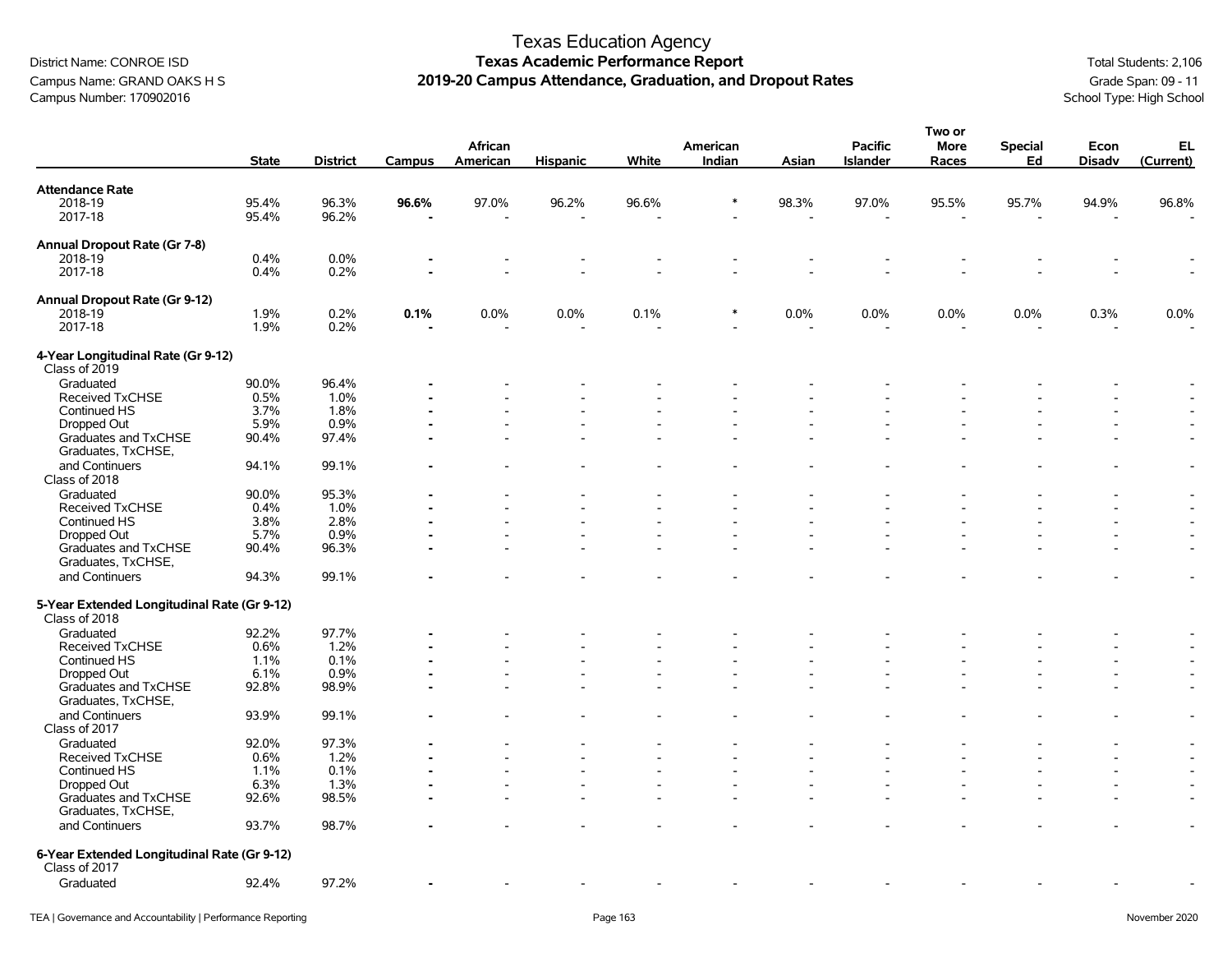# Campus Number: 170902016

### Texas Education Agency District Name: CONROE ISD **Texas Academic Performance Report Texas Academic Performance Report** Total Students: 2,106 Campus Name: GRAND OAKS H S **2019-20 Campus Attendance, Graduation, and Dropout Rates** Grame Span: 09 - 11<br>Campus Number: 170902016<br>School Type: High School

|                                                             |              |                 |               |          |                 |       |          |       |                 | Two or      |                          |               |           |
|-------------------------------------------------------------|--------------|-----------------|---------------|----------|-----------------|-------|----------|-------|-----------------|-------------|--------------------------|---------------|-----------|
|                                                             |              |                 |               | African  |                 |       | American |       | <b>Pacific</b>  | <b>More</b> | <b>Special</b>           | Econ          | EL        |
|                                                             | <b>State</b> | <b>District</b> | <b>Campus</b> | American | <b>Hispanic</b> | White | Indian   | Asian | <b>Islander</b> | Races       | Ed                       | <b>Disadv</b> | (Current) |
| <b>Received TxCHSE</b>                                      | 0.7%         | 1.4%            |               |          |                 |       |          |       |                 |             | $\overline{\phantom{a}}$ |               |           |
| Continued HS                                                | 0.6%         | 0.1%            |               |          |                 |       |          |       |                 |             |                          |               |           |
| Dropped Out                                                 | 6.3%         | 1.3%            |               |          |                 |       |          |       |                 |             |                          |               |           |
| Graduates and TxCHSE                                        | 93.2%        | 98.6%           |               |          |                 |       |          |       |                 |             |                          |               |           |
| Graduates, TxCHSE,                                          |              |                 |               |          |                 |       |          |       |                 |             |                          |               |           |
| and Continuers                                              | 93.7%        | 98.7%           |               |          |                 |       |          |       |                 |             |                          |               |           |
| Class of 2016                                               |              |                 |               |          |                 |       |          |       |                 |             |                          |               |           |
| Graduated                                                   | 92.1%        | 96.3%           |               |          |                 |       |          |       |                 |             |                          |               |           |
| <b>Received TxCHSE</b>                                      | 0.8%         | 1.6%            |               |          |                 |       |          |       |                 |             |                          |               |           |
| Continued HS                                                | 0.5%         | $0.0\%$         |               |          |                 |       |          |       |                 |             |                          |               |           |
| Dropped Out                                                 | 6.6%         | 2.1%            |               |          |                 |       |          |       |                 |             |                          |               |           |
| Graduates and TxCHSE                                        | 92.9%        | 97.9%           |               |          |                 |       |          |       |                 |             |                          |               |           |
|                                                             |              |                 |               |          |                 |       |          |       |                 |             |                          |               |           |
| Graduates, TxCHSE,                                          |              |                 |               |          |                 |       |          |       |                 |             |                          |               |           |
| and Continuers                                              | 93.4%        | 97.9%           |               |          |                 |       |          |       |                 |             |                          |               |           |
|                                                             |              |                 |               |          |                 |       |          |       |                 |             |                          |               |           |
| 4-Year Federal Graduation Rate Without Exclusions (Gr 9-12) |              |                 |               |          |                 |       |          |       |                 |             |                          |               |           |
| Class of 2019                                               | 90.0%        | 93.4%           |               |          |                 |       |          |       |                 |             |                          |               |           |
| Class of 2018                                               | 90.0%        | 93.0%           |               |          |                 |       |          |       |                 |             |                          |               |           |
|                                                             |              |                 |               |          |                 |       |          |       |                 |             |                          |               |           |
| RHSP/DAP Graduates (Longitudinal Rate)                      |              |                 |               |          |                 |       |          |       |                 |             |                          |               |           |
| Class of 2019                                               | 73.3%        |                 |               |          |                 |       |          |       |                 |             |                          |               |           |
| Class of 2018                                               | 68.5%        | 68.8%           |               |          |                 |       |          |       |                 |             |                          |               |           |
|                                                             |              |                 |               |          |                 |       |          |       |                 |             |                          |               |           |
| FHSP-E Graduates (Longitudinal Rate)                        |              |                 |               |          |                 |       |          |       |                 |             |                          |               |           |
| Class of 2019                                               | 4.2%         | 0.3%            |               |          |                 |       |          |       |                 |             |                          |               |           |
| Class of 2018                                               | 5.0%         | 0.2%            |               |          |                 |       |          |       |                 |             |                          |               | $\sim$    |
|                                                             |              |                 |               |          |                 |       |          |       |                 |             |                          |               |           |
| FHSP-DLA Graduates (Longitudinal Rate)                      |              |                 |               |          |                 |       |          |       |                 |             |                          |               |           |
| Class of 2019                                               | 83.5%        | 93.9%           |               |          |                 |       |          |       |                 |             |                          |               |           |
| Class of 2018                                               | 82.0%        | 97.0%           |               |          |                 |       |          |       |                 |             |                          |               |           |
|                                                             |              |                 |               |          |                 |       |          |       |                 |             |                          |               |           |
| RHSP/DAP/FHSP-E/FHSP-DLA Graduates (Longitudinal Rate)      |              |                 |               |          |                 |       |          |       |                 |             |                          |               |           |
| Class of 2019                                               | 87.6%        | 94.2%           |               |          |                 |       |          |       |                 |             |                          |               |           |
| Class of 2018                                               | 86.8%        | 97.0%           |               |          |                 |       |          |       |                 |             |                          |               |           |
|                                                             |              |                 |               |          |                 |       |          |       |                 |             |                          |               |           |
| RHSP/DAP Graduates (Annual Rate)                            |              |                 |               |          |                 |       |          |       |                 |             |                          |               |           |
| 2018-19                                                     | 32.7%        | 9.1%            |               |          |                 |       |          |       |                 |             |                          |               |           |
| 2017-18                                                     | 37.7%        | 37.3%           |               |          |                 |       |          |       |                 |             |                          |               |           |
|                                                             |              |                 |               |          |                 |       |          |       |                 |             |                          |               |           |
| FHSP-E Graduates (Annual Rate)                              |              |                 |               |          |                 |       |          |       |                 |             |                          |               |           |
| 2018-19                                                     | 4.4%         | 0.4%            |               |          |                 |       |          |       |                 |             |                          |               |           |
| 2017-18                                                     | 4.9%         | 0.3%            |               |          |                 |       |          |       |                 |             |                          |               |           |
|                                                             |              |                 |               |          |                 |       |          |       |                 |             |                          |               |           |
| FHSP-DLA Graduates (Annual Rate)                            |              |                 |               |          |                 |       |          |       |                 |             |                          |               |           |
|                                                             |              |                 |               |          |                 |       |          |       |                 |             |                          |               |           |
| 2018-19                                                     | 82.1%        | 92.5%           |               |          |                 |       |          |       |                 |             |                          |               |           |
| 2017-18                                                     | 81.5%        | 97.2%           |               |          |                 |       |          |       |                 |             |                          |               |           |
|                                                             |              |                 |               |          |                 |       |          |       |                 |             |                          |               |           |
| RHSP/DAP/FHSP-E/FHSP-DLA Graduates (Annual Rate)            |              |                 |               |          |                 |       |          |       |                 |             |                          |               |           |
| 2018-19                                                     | 85.9%        | 92.6%           |               |          |                 |       |          |       |                 |             |                          |               |           |
| 2017-18                                                     | 85.1%        | 96.2%           |               |          |                 |       |          |       |                 |             |                          |               |           |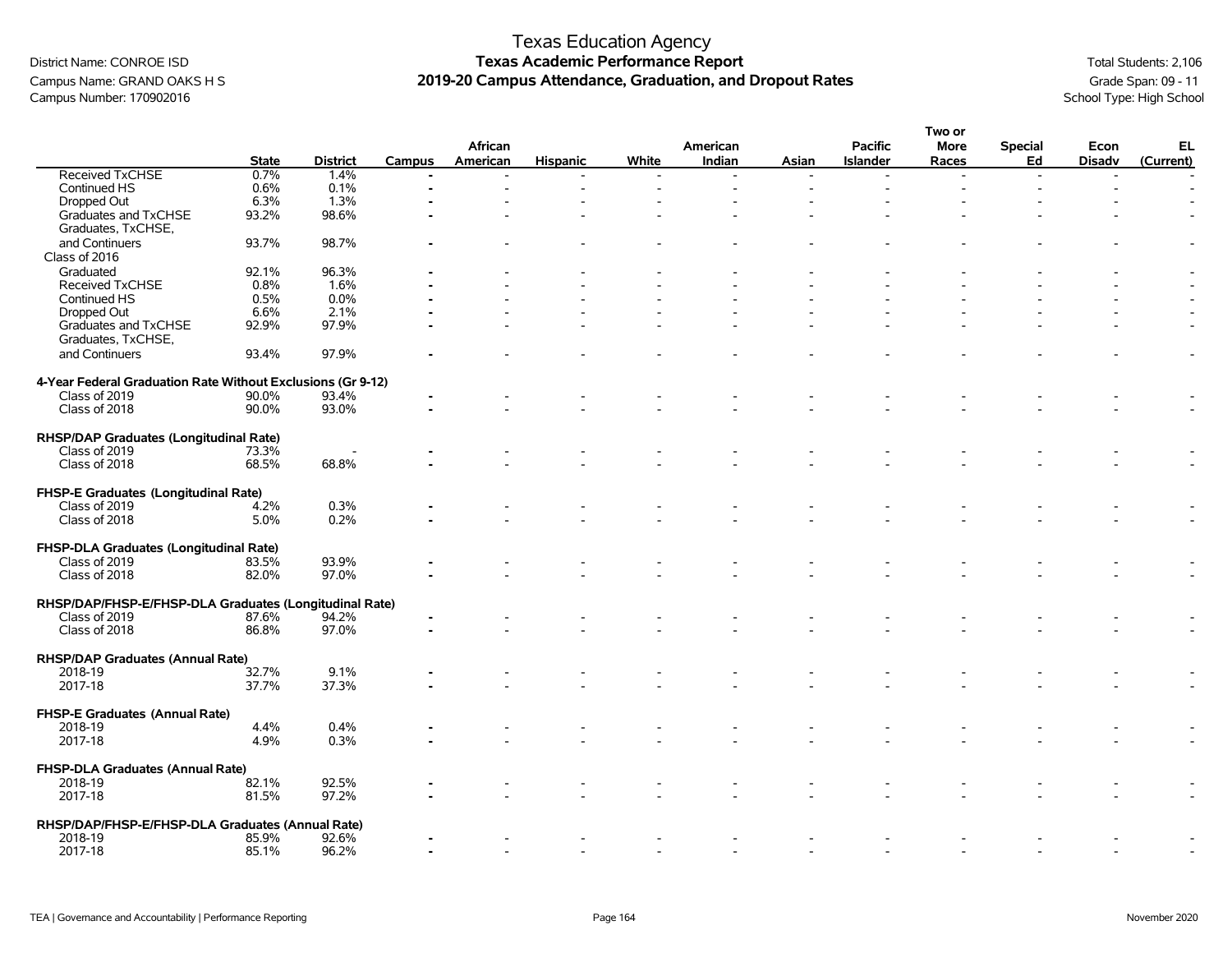|                                                            | Campus<br>Count | Campus<br>Percent | <b>District</b><br>Count | State<br>Count |
|------------------------------------------------------------|-----------------|-------------------|--------------------------|----------------|
| Graduates (2018-19 Annual Graduates)                       |                 |                   |                          |                |
| <b>Total Graduates</b>                                     |                 |                   | 4,158                    | 355,615        |
| By Ethnicity:                                              |                 |                   |                          |                |
| African American                                           |                 |                   | 313                      | 43,953         |
| Hispanic                                                   |                 |                   | 1,502                    | 180,673        |
| White                                                      |                 |                   | 2,008                    | 105,577        |
| American Indian                                            |                 |                   | 24                       | 1,293          |
| Asian                                                      |                 |                   | 207                      | 16,564         |
| Pacific Islander                                           |                 |                   | 12                       | 537            |
| Two or More Races                                          |                 |                   | 92                       | 7,018          |
| By Graduation Type:                                        |                 |                   |                          |                |
| Minimum H.S. Program                                       |                 |                   | 10                       | 2,248          |
| Recommended H.S. Program/Distinguished Achievement Program |                 |                   |                          | 1,090          |
| Foundation H.S. Program (No Endorsement)                   |                 |                   | 321                      | 51,579         |
| Foundation H.S. Program (Endorsement)                      |                 |                   | 16                       | 15,160         |
| Foundation H.S. Program (DLA)                              |                 |                   | 3,810                    | 285,538        |
| <b>Special Education Graduates</b>                         |                 |                   | 226                      | 27,598         |
| Economically Disadvantaged Graduates                       |                 |                   | 1,298                    | 186,364        |
| <b>LEP Graduates</b>                                       |                 |                   | 228                      | 25,189         |
| <b>At-Risk Graduates</b>                                   |                 |                   | 1,398                    | 146,432        |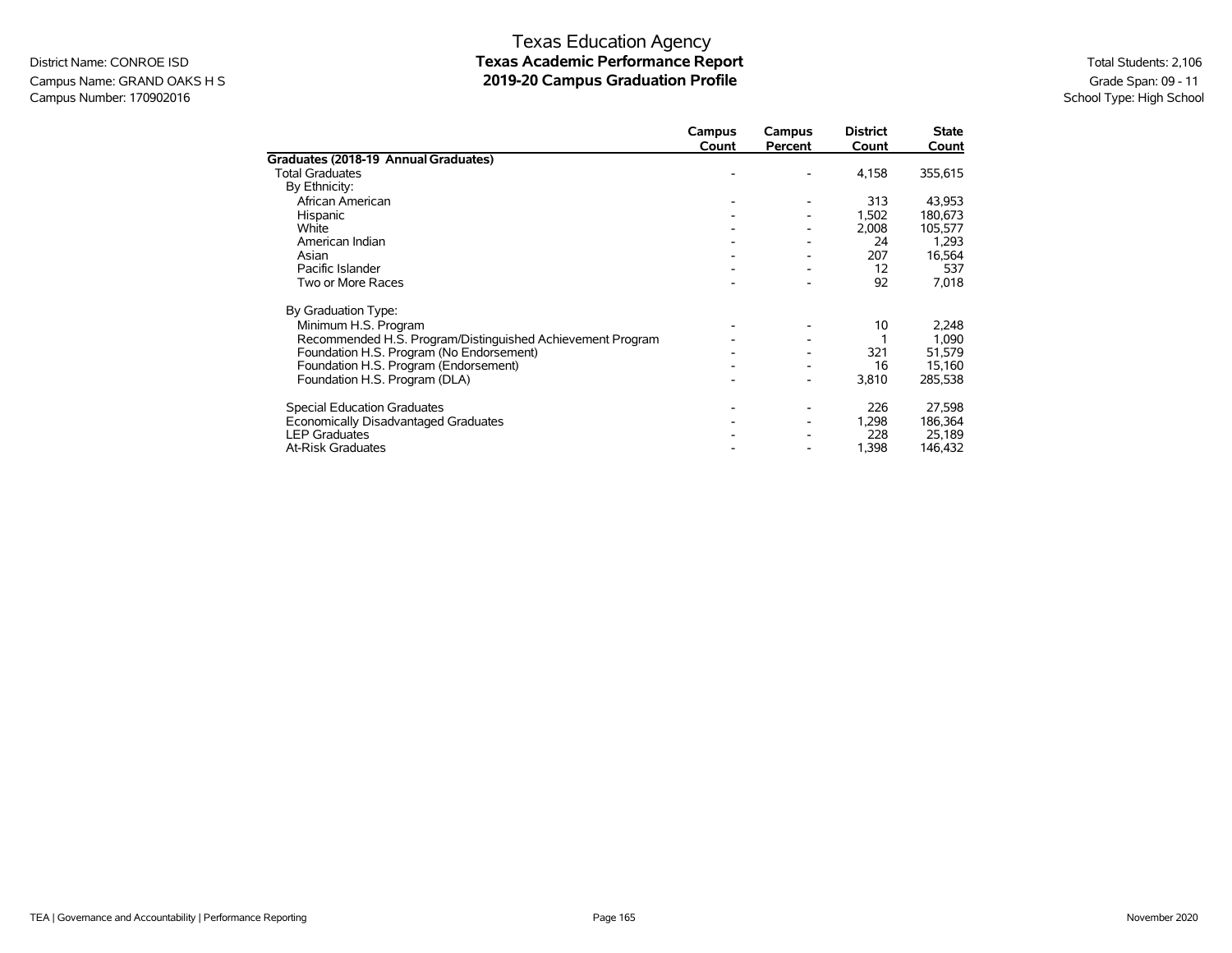# Campus Number: 170902016

### Texas Education Agency District Name: CONROE ISD **Texas Academic Performance Report Texas Academic Performance Report** Total Students: 2,106 Campus Name: GRAND OAKS H S **2019-20 Campus College, Career, and Military Readiness (CCMR)** Grade Span: 09 - 11<br>Campus Number: 170902016 School Type: High School

|                                                                     |              |                 |        |          |                 |       |                          |       |                 | Two or |         |               |                |
|---------------------------------------------------------------------|--------------|-----------------|--------|----------|-----------------|-------|--------------------------|-------|-----------------|--------|---------|---------------|----------------|
|                                                                     |              |                 |        | African  |                 |       | American                 |       | Pacific         | More   | Special | Econ          | EL             |
|                                                                     | <b>State</b> | <b>District</b> | Campus | American | <b>Hispanic</b> | White | Indian                   | Asian | <b>Islander</b> | Races  | Ed      | <b>Disadv</b> | (Current)      |
| College, Career, and Military Ready Graduates (Student Achievement) |              |                 |        |          |                 |       |                          |       |                 |        |         |               |                |
| College, Career, or Military Ready (Annual Graduates)               |              |                 |        |          |                 |       |                          |       |                 |        |         |               |                |
| 2018-19                                                             | 72.9%        | 74.6%           |        |          |                 |       |                          |       |                 |        |         |               |                |
| 2017-18                                                             | 65.5%        | 70.9%           |        |          |                 |       |                          |       |                 |        |         |               |                |
|                                                                     |              |                 |        |          |                 |       |                          |       |                 |        |         |               |                |
| <b>College Ready Graduates</b>                                      |              |                 |        |          |                 |       |                          |       |                 |        |         |               |                |
| College Ready (Annual Graduates)                                    |              |                 |        |          |                 |       |                          |       |                 |        |         |               |                |
| 2018-19                                                             | 53.0%        | 60.2%           |        |          |                 |       |                          |       |                 |        |         |               |                |
| 2017-18                                                             | 50.0%        | 62.2%           |        |          |                 |       |                          |       |                 |        |         |               |                |
| TSI Criteria Graduates (Annual Graduates)                           |              |                 |        |          |                 |       |                          |       |                 |        |         |               |                |
| English Language Arts                                               |              |                 |        |          |                 |       |                          |       |                 |        |         |               |                |
| 2018-19                                                             | 60.7%        | 69.1%           |        |          |                 |       |                          |       |                 |        |         |               |                |
| 2017-18                                                             | 58.2%        | 70.4%           |        |          |                 |       |                          |       |                 |        |         |               |                |
| <b>Mathematics</b>                                                  |              |                 |        |          |                 |       |                          |       |                 |        |         |               |                |
| 2018-19                                                             | 48.6%        | 57.6%           |        |          |                 |       |                          |       |                 |        |         |               |                |
| 2017-18                                                             | 46.0%        | 60.1%           |        |          |                 |       |                          |       |                 |        |         |               | $\blacksquare$ |
| <b>Both Subjects</b>                                                |              |                 |        |          |                 |       |                          |       |                 |        |         |               |                |
| 2018-19                                                             | 44.2%        | 55.5%           |        |          |                 |       |                          |       |                 |        |         |               |                |
| 2017-18                                                             | 42.1%        | 57.7%           |        |          |                 |       |                          |       |                 |        |         |               |                |
| Dual Course Credits (Annual Graduates)                              |              |                 |        |          |                 |       |                          |       |                 |        |         |               |                |
| Any Subject                                                         |              |                 |        |          |                 |       |                          |       |                 |        |         |               |                |
| 2018-19                                                             | 23.1%        | 23.3%           |        |          |                 |       |                          |       |                 |        |         |               |                |
| 2017-18                                                             | 20.7%        | 24.4%           |        |          |                 |       |                          |       |                 |        |         |               |                |
|                                                                     |              |                 |        |          |                 |       |                          |       |                 |        |         |               |                |
| AP/IB Met Criteria in Any Subject (Annual Graduates)                |              |                 |        |          |                 |       |                          |       |                 |        |         |               |                |
| Any Subject                                                         |              |                 |        |          |                 |       |                          |       |                 |        |         |               |                |
| 2018-19                                                             | 21.1%        | 32.5%           |        |          |                 |       |                          |       |                 |        |         |               |                |
| 2017-18                                                             | 20.4%        | 32.8%           |        |          |                 |       |                          |       |                 |        |         |               |                |
| Associate's Degree                                                  |              |                 |        |          |                 |       |                          |       |                 |        |         |               |                |
| Associate's Degree (Annual Graduates)                               |              |                 |        |          |                 |       |                          |       |                 |        |         |               |                |
| 2018-19                                                             | 1.9%         | 0.1%            |        |          |                 |       |                          |       |                 |        |         |               |                |
| 2017-18                                                             | 1.4%         | 0.2%            |        |          |                 |       |                          |       |                 |        |         |               |                |
| OnRamps Course Credits (Annual Graduates)                           |              |                 |        |          |                 |       |                          |       |                 |        |         |               |                |
| 2018-19                                                             | 2.3%         | 0.0%            |        |          |                 |       |                          |       |                 |        |         |               |                |
| 2017-18                                                             | 1.0%         | 0.0%            |        |          |                 |       |                          |       |                 |        |         |               |                |
|                                                                     |              |                 |        |          |                 |       |                          |       |                 |        |         |               |                |
| <b>Career/Military Ready Graduates</b>                              |              |                 |        |          |                 |       |                          |       |                 |        |         |               |                |
| Career or Military Ready (Annual Graduates)                         |              |                 |        |          |                 |       |                          |       |                 |        |         |               |                |
| 2018-19                                                             | 40.4%        | 29.8%           |        |          |                 |       |                          |       |                 |        |         |               |                |
| 2017-18                                                             | 28.7%        | 17.5%           |        |          |                 |       |                          |       |                 |        |         |               |                |
| Approved Industry-Based Certification (Annual Graduates)            |              |                 |        |          |                 |       |                          |       |                 |        |         |               |                |
| 2018-19                                                             | 10.7%        | 8.5%            |        |          |                 |       |                          |       |                 |        |         |               |                |
| 2017-18                                                             | 4.8%         | 2.7%            |        |          |                 |       | $\overline{\phantom{a}}$ |       |                 |        |         |               |                |

Graduate with Completed IEP and Workforce Readiness (Annual Graduates)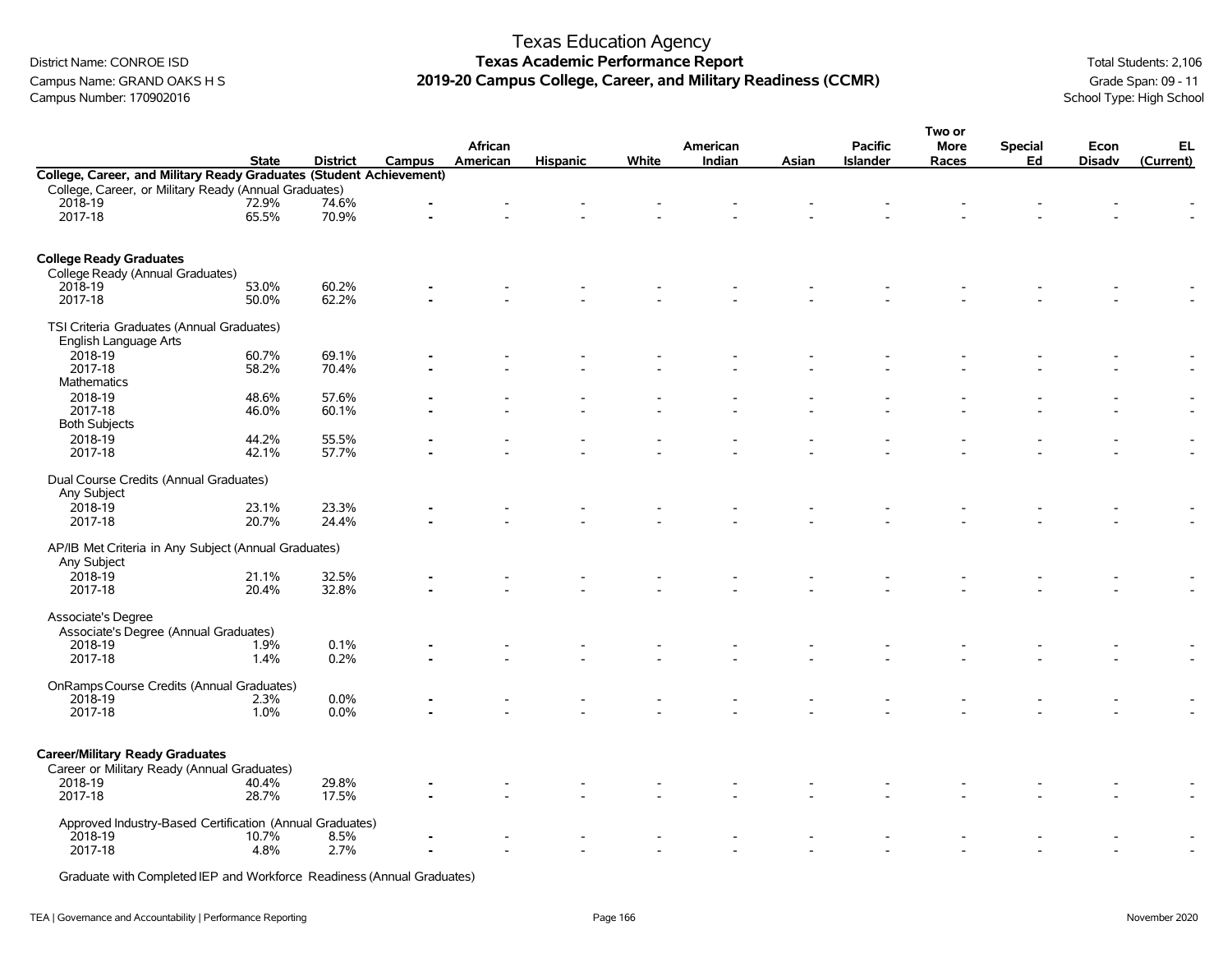# Campus Number: 170902016

### Texas Education Agency District Name: CONROE ISD **Texas Academic Performance Report Texas Academic Performance Report** Total Students: 2,106 Campus Name: GRAND OAKS H S **2019-20 Campus College, Career, and Military Readiness (CCMR)** Grade Span: 09 - 11<br>Campus Number: 170902016 School Type: High School

|                                                                                                                  |              |                 |                          |                          |                          |                          |                          |        |                          | Two or      |                          |                          |           |
|------------------------------------------------------------------------------------------------------------------|--------------|-----------------|--------------------------|--------------------------|--------------------------|--------------------------|--------------------------|--------|--------------------------|-------------|--------------------------|--------------------------|-----------|
|                                                                                                                  |              |                 |                          | African                  |                          |                          | American                 |        | <b>Pacific</b>           | <b>More</b> | <b>Special</b>           | Econ                     | EL        |
|                                                                                                                  | <b>State</b> | <b>District</b> | Campus                   | American                 | <b>Hispanic</b>          | White                    | Indian                   | Asian  | <b>Islander</b>          | Races       | Ed                       | <b>Disadv</b>            | (Current) |
| 2018-19                                                                                                          | 2.3%         | 3.1%            | $\blacksquare$           | $\overline{\phantom{0}}$ |                          |                          |                          |        |                          |             | $\overline{\phantom{a}}$ |                          |           |
| 2017-18                                                                                                          | 1.7%         | 0.8%            |                          |                          |                          |                          |                          |        |                          |             |                          |                          |           |
| CTE Coherent Sequence Coursework Aligned with Industry-Based Certifications (Annual Graduates)                   |              |                 |                          |                          |                          |                          |                          |        |                          |             |                          |                          |           |
| 2018-19                                                                                                          | 55.6%        | 39.0%           | $\sim$                   | $\overline{\phantom{a}}$ |                          |                          |                          |        |                          |             |                          |                          |           |
| 2017-18                                                                                                          | 38.7%        | 25.2%           | -                        | $\overline{\phantom{0}}$ | $\overline{\phantom{a}}$ | $\overline{\phantom{0}}$ | $\overline{\phantom{0}}$ | $\sim$ |                          |             | $\overline{\phantom{a}}$ | $\overline{\phantom{0}}$ |           |
| U.S. Armed Forces Enlistment (Annual Graduates)                                                                  |              |                 |                          |                          |                          |                          |                          |        |                          |             |                          |                          |           |
| 2018-19                                                                                                          | 5.0%         | 2.6%            | $\overline{\phantom{0}}$ | $\overline{\phantom{a}}$ |                          |                          |                          |        |                          |             |                          |                          |           |
| 2017-18                                                                                                          | 4.3%         | 1.0%            | $\overline{\phantom{0}}$ | $\overline{a}$           | $\overline{\phantom{a}}$ | $\overline{\phantom{0}}$ | $\overline{\phantom{0}}$ | $\sim$ | $\overline{\phantom{a}}$ |             | $\overline{\phantom{0}}$ |                          |           |
| Graduates under an Advanced Degree Plan and Identified as a current Special Education Student (Annual Graduates) |              |                 |                          |                          |                          |                          |                          |        |                          |             |                          |                          |           |
| 2018-19                                                                                                          | 2.7%         | 1.6%            | $\blacksquare$           | $\sim$                   |                          |                          |                          |        |                          |             |                          |                          |           |
| 2017-18                                                                                                          | 2.6%         | 2.3%            | $\overline{\phantom{0}}$ | $\overline{\phantom{0}}$ |                          |                          |                          |        |                          |             | $\overline{\phantom{a}}$ |                          |           |
| Graduates with Level I or Level II Certificate (Annual Graduates)                                                |              |                 |                          |                          |                          |                          |                          |        |                          |             |                          |                          |           |
| 2018-19                                                                                                          | 0.6%         | 0.1%            |                          | $\overline{\phantom{0}}$ |                          |                          |                          |        |                          |             |                          |                          |           |
| 2017-18                                                                                                          | 0.6%         | 0.1%            | $\overline{\phantom{0}}$ | $\overline{\phantom{a}}$ |                          |                          |                          |        |                          |             | $\overline{\phantom{a}}$ | $\overline{\phantom{0}}$ |           |
|                                                                                                                  |              |                 |                          |                          |                          |                          |                          |        |                          |             |                          |                          |           |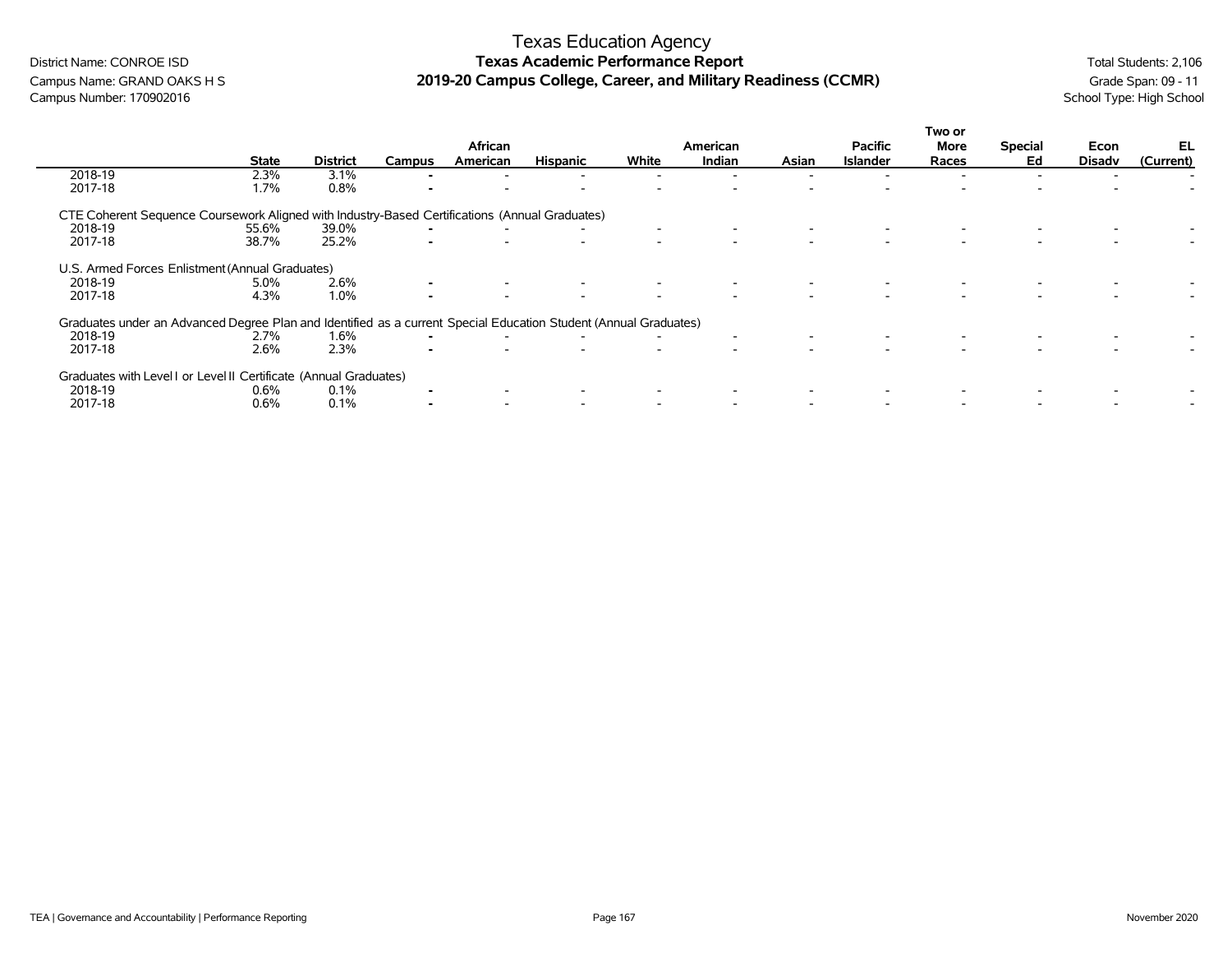|                                                                           |              |                 |        |          |                 |       |          |       |                 | Two or                   |                |                          |                          |
|---------------------------------------------------------------------------|--------------|-----------------|--------|----------|-----------------|-------|----------|-------|-----------------|--------------------------|----------------|--------------------------|--------------------------|
|                                                                           |              |                 |        | African  |                 |       | American |       | <b>Pacific</b>  | <b>More</b>              | <b>Special</b> | Econ                     | EL                       |
|                                                                           | <b>State</b> | <b>District</b> | Campus | American | <b>Hispanic</b> | White | Indian   | Asian | <b>Islander</b> | Races                    | Ed             | <b>Disadv</b>            | (Current)                |
| TSIA Results (Graduates >= Criterion) (Annual Graduates)                  |              |                 |        |          |                 |       |          |       |                 |                          |                |                          |                          |
| Reading                                                                   |              |                 |        |          |                 |       |          |       |                 |                          |                |                          |                          |
| 2018-19                                                                   | 33.4%        | 36.6%           |        |          |                 |       |          |       |                 |                          |                |                          |                          |
| 2017-18                                                                   | 32.1%        | 39.5%           |        |          |                 |       |          |       |                 |                          |                |                          |                          |
| <b>Mathematics</b>                                                        |              |                 |        |          |                 |       |          |       |                 |                          |                |                          |                          |
| 2018-19                                                                   | 24.7%        | 26.0%           |        |          |                 |       |          |       |                 |                          |                |                          |                          |
| 2017-18                                                                   | 23.7%        | 28.4%           |        |          |                 |       |          |       |                 |                          |                |                          | $\overline{a}$           |
| <b>Both Subjects</b>                                                      |              |                 |        |          |                 |       |          |       |                 |                          |                |                          |                          |
| 2018-19                                                                   | 18.8%        | 21.3%           |        |          |                 |       |          |       |                 |                          |                |                          | $\overline{\phantom{a}}$ |
| 2017-18                                                                   | 18.1%        | 23.9%           |        |          |                 |       |          |       |                 |                          |                |                          | $\overline{\phantom{a}}$ |
|                                                                           |              |                 |        |          |                 |       |          |       |                 |                          |                |                          |                          |
| <b>CTE Coherent Sequence (Annual Graduates)</b>                           |              |                 |        |          |                 |       |          |       |                 |                          |                |                          |                          |
| 2018-19                                                                   | 59.0%        | 40.5%           |        |          |                 |       |          |       |                 |                          |                |                          |                          |
| 2017-18                                                                   | 58.4%        | 36.1%           |        |          |                 |       |          |       |                 |                          |                |                          | $\blacksquare$           |
| Completed and Received Credit for College Prep Courses (Annual Graduates) |              |                 |        |          |                 |       |          |       |                 |                          |                |                          |                          |
| English Language Arts                                                     |              |                 |        |          |                 |       |          |       |                 |                          |                |                          |                          |
| 2018-19                                                                   | 5.1%         | 4.1%            |        |          |                 |       |          |       |                 |                          |                |                          |                          |
| 2017-18                                                                   | 2.0%         | 0.4%            |        |          |                 |       |          |       |                 |                          |                |                          |                          |
| Mathematics                                                               |              |                 |        |          |                 |       |          |       |                 |                          |                |                          |                          |
| 2018-19                                                                   | 7.3%         | 2.0%            |        |          |                 |       |          |       |                 |                          |                |                          |                          |
| 2017-18                                                                   | 3.9%         | 1.3%            |        |          |                 |       |          |       |                 |                          |                |                          | $\overline{\phantom{a}}$ |
| <b>Both Subjects</b>                                                      |              |                 |        |          |                 |       |          |       |                 |                          |                |                          |                          |
| 2018-19                                                                   | 2.6%         | 1.3%            |        |          |                 |       |          |       |                 |                          |                |                          | $\overline{a}$           |
| 2017-18                                                                   | 0.9%         | 0.0%            |        |          |                 |       |          |       |                 |                          |                |                          | $\overline{\phantom{a}}$ |
| AP/IB Results (Participation) (Grades 11-12)                              |              |                 |        |          |                 |       |          |       |                 |                          |                |                          |                          |
| All Subjects                                                              |              |                 |        |          |                 |       |          |       |                 |                          |                |                          |                          |
| 2019                                                                      | 25.2%        | 33.8%           |        |          |                 |       |          |       |                 |                          | n/a            |                          | n/a                      |
| 2018                                                                      | 25.8%        | 34.4%           |        |          |                 |       |          |       |                 |                          | n/a            | $\overline{\phantom{a}}$ | n/a                      |
| English Language Arts                                                     |              |                 |        |          |                 |       |          |       |                 |                          |                |                          |                          |
| 2019                                                                      | 14.5%        | 12.8%           |        |          |                 |       |          |       |                 |                          | n/a            | $\overline{a}$           | n/a                      |
| 2018                                                                      | 15.3%        | 13.1%           |        |          |                 |       |          |       |                 | $\blacksquare$           | n/a            | $\blacksquare$           | n/a                      |
| Mathematics                                                               |              |                 |        |          |                 |       |          |       |                 |                          |                |                          |                          |
| 2019                                                                      | 7.4%         | 13.1%           |        |          |                 |       |          |       |                 |                          | n/a            |                          | n/a                      |
| 2018                                                                      | 7.3%         | 12.8%           |        |          |                 |       |          |       |                 | $\overline{\phantom{a}}$ | n/a            | $\overline{\phantom{a}}$ | n/a                      |
| Science                                                                   |              |                 |        |          |                 |       |          |       |                 |                          |                |                          |                          |
| 2019                                                                      | 10.4%        | 18.0%           |        |          |                 |       |          |       |                 |                          | n/a            |                          | n/a                      |
| 2018                                                                      | 10.8%        | 17.5%           |        |          |                 |       |          |       |                 | $\overline{\phantom{a}}$ | n/a            | $\overline{\phantom{a}}$ | n/a                      |
| Social Studies                                                            |              |                 |        |          |                 |       |          |       |                 |                          |                |                          |                          |
| 2019                                                                      | 13.9%        | 21.2%           |        |          |                 |       |          |       |                 |                          | n/a            |                          | n/a                      |
| 2018                                                                      | 14.5%        | 21.3%           |        |          |                 |       |          |       |                 |                          | n/a            |                          | n/a                      |
|                                                                           |              |                 |        |          |                 |       |          |       |                 |                          |                |                          |                          |
| AP/IB Results (Examinees >= Criterion) (Grades 11-12)<br>All Subjects     |              |                 |        |          |                 |       |          |       |                 |                          |                |                          |                          |
| 2019                                                                      | 51.0%        | 65.6%           |        |          |                 |       |          |       |                 |                          | n/a            |                          | n/a                      |
| 2018                                                                      | 50.7%        | 65.4%           |        |          |                 |       |          |       |                 |                          | n/a            |                          | n/a                      |
| English Language Arts                                                     |              |                 |        |          |                 |       |          |       |                 |                          |                |                          |                          |
| 2019                                                                      | 41.2%        | 63.5%           |        |          |                 |       |          |       |                 |                          | n/a            |                          | n/a                      |
| 2018                                                                      | 42.5%        | 66.2%           |        |          |                 |       |          |       |                 |                          | n/a            | $\overline{\phantom{a}}$ | n/a                      |
| <b>Mathematics</b>                                                        |              |                 |        |          |                 |       |          |       |                 |                          |                |                          |                          |
| 2019                                                                      | 52.2%        | 63.2%           |        |          |                 |       |          |       |                 |                          | n/a            |                          | n/a                      |
|                                                                           |              |                 |        |          |                 |       |          |       |                 |                          |                |                          |                          |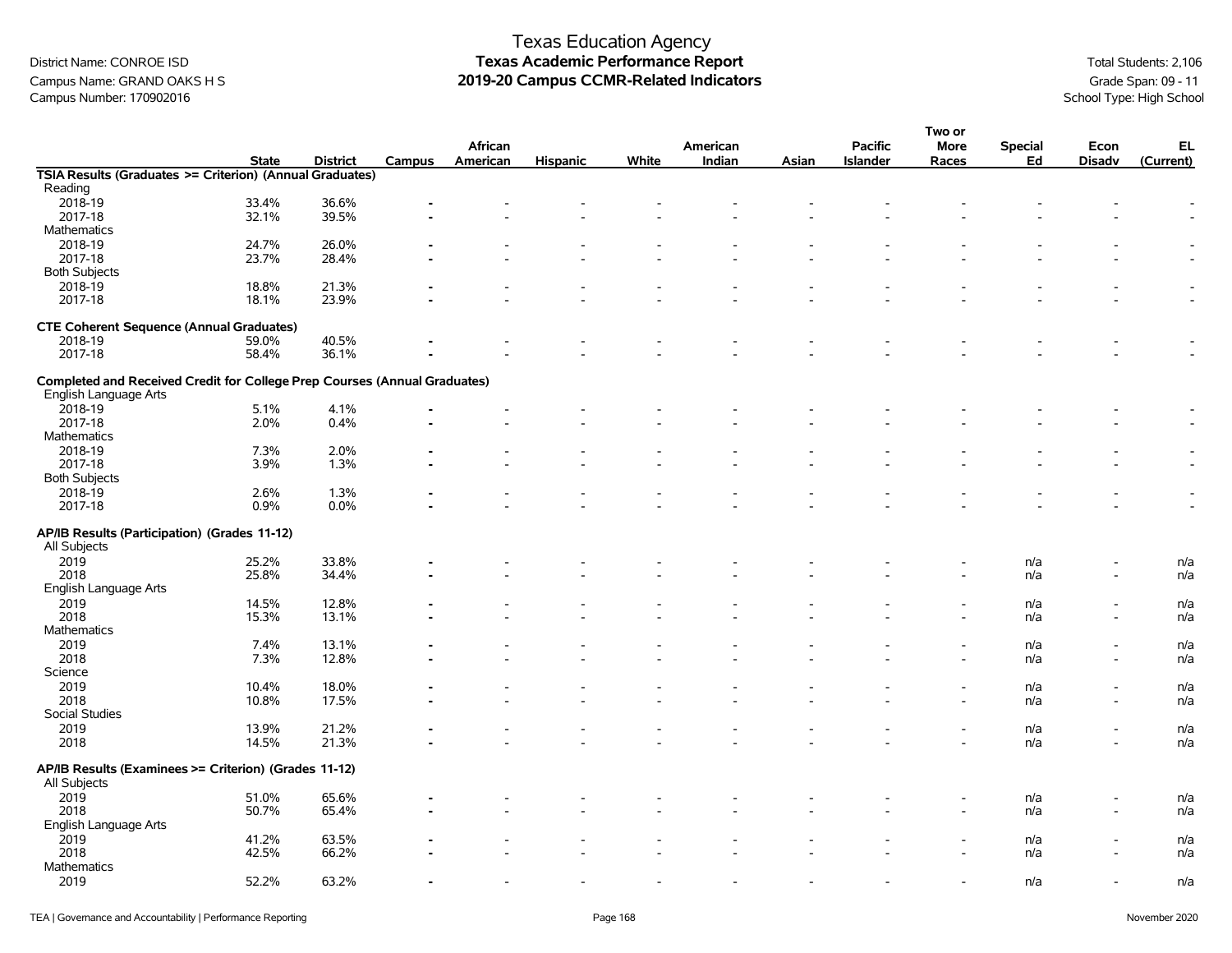|                                                             |              |                 |                |          |                          |       |                          |        |                 | Two or                   |                |                          |           |
|-------------------------------------------------------------|--------------|-----------------|----------------|----------|--------------------------|-------|--------------------------|--------|-----------------|--------------------------|----------------|--------------------------|-----------|
|                                                             |              |                 |                | African  |                          |       | American                 |        | <b>Pacific</b>  | More                     | <b>Special</b> | Econ                     | EL        |
|                                                             | <b>State</b> | <b>District</b> | <b>Campus</b>  | American | <b>Hispanic</b>          | White | Indian                   | Asian  | <b>Islander</b> | Races                    | Ed             | <b>Disadv</b>            | (Current) |
| 2018                                                        | 52.8%        | 62.1%           | $\blacksquare$ |          | ۰                        |       | $\overline{a}$           | $\sim$ |                 | $\overline{a}$           | n/a            | $\overline{\phantom{a}}$ | n/a       |
| Science                                                     |              |                 |                |          |                          |       |                          |        |                 |                          |                |                          |           |
| 2019                                                        | 40.6%        | 61.6%           | $\blacksquare$ |          |                          |       |                          |        |                 |                          | n/a            | ۰                        | n/a       |
| 2018                                                        | 38.0%        | 58.0%           |                |          |                          |       |                          |        |                 |                          | n/a            | $\overline{\phantom{a}}$ | n/a       |
| Social Studies                                              |              |                 |                |          |                          |       |                          |        |                 |                          |                |                          |           |
| 2019                                                        | 46.3%        | 59.3%           |                |          |                          |       |                          |        |                 | $\overline{\phantom{a}}$ | n/a            | $\blacksquare$           | n/a       |
| 2018                                                        | 44.6%        | 61.1%           |                |          |                          |       |                          |        |                 |                          | n/a            | $\overline{\phantom{a}}$ | n/a       |
| <b>SAT/ACT Results (Annual Graduates)</b>                   |              |                 |                |          |                          |       |                          |        |                 |                          |                |                          |           |
| Tested                                                      |              |                 |                |          |                          |       |                          |        |                 |                          |                |                          |           |
| 2018-19                                                     | 75.0%        | 70.0%           |                |          |                          |       |                          |        |                 |                          | n/a            | $\overline{\phantom{a}}$ | n/a       |
| 2017-18                                                     | 74.6%        | 72.4%           |                |          |                          |       |                          |        |                 |                          | n/a            | $\overline{\phantom{a}}$ | n/a       |
| At/Above Criterion for All                                  |              |                 |                |          |                          |       |                          |        |                 |                          |                |                          |           |
| Examinees                                                   |              |                 |                |          |                          |       |                          |        |                 |                          |                |                          |           |
| 2018-19                                                     | 36.1%        | 61.3%           |                |          |                          |       |                          |        |                 | $\overline{\phantom{a}}$ | n/a            | $\overline{\phantom{a}}$ | n/a       |
| 2017-18                                                     | 37.9%        | 63.7%           |                |          |                          |       |                          |        |                 |                          | n/a            |                          | n/a       |
| <b>Average SAT Score (Annual Graduates)</b><br>All Subjects |              |                 |                |          |                          |       |                          |        |                 |                          |                |                          |           |
| 2018-19                                                     | 1027         | 1153            |                |          |                          |       |                          |        |                 |                          | n/a            | $\overline{\phantom{a}}$ | n/a       |
| 2017-18                                                     | 1036         | 1162            |                |          |                          |       |                          |        |                 |                          | n/a            | $\overline{\phantom{a}}$ | n/a       |
| English Language Arts                                       |              |                 |                |          |                          |       |                          |        |                 |                          |                |                          |           |
|                                                             |              |                 |                |          |                          |       |                          |        |                 |                          |                |                          |           |
| and Writing                                                 |              |                 |                |          |                          |       |                          |        |                 |                          |                |                          |           |
| 2018-19                                                     | 517          | 579             | $\blacksquare$ |          |                          |       |                          |        |                 | $\overline{\phantom{0}}$ | n/a            | $\overline{\phantom{a}}$ | n/a       |
| 2017-18                                                     | 521          | 583             |                |          |                          |       |                          |        |                 | $\overline{a}$           | n/a            | $\blacksquare$           | n/a       |
| Mathematics                                                 |              |                 |                |          |                          |       |                          |        |                 |                          |                |                          |           |
| 2018-19                                                     | 510          | 574             |                |          |                          |       |                          |        |                 |                          | n/a            | $\blacksquare$           | n/a       |
| 2017-18                                                     | 515          | 580             |                |          |                          |       |                          |        |                 | $\overline{a}$           | n/a            | $\blacksquare$           | n/a       |
| <b>Average ACT Score (Annual Graduates)</b><br>All Subjects |              |                 |                |          |                          |       |                          |        |                 |                          |                |                          |           |
| 2018-19                                                     | 20.6         | 23.6            |                |          |                          |       |                          |        |                 | $\overline{a}$           | n/a            | $\blacksquare$           | n/a       |
| 2017-18                                                     | 20.6         | 23.6            |                |          |                          |       |                          |        |                 | $\overline{a}$           | n/a            | $\blacksquare$           | n/a       |
| English Language Arts                                       |              |                 |                |          |                          |       |                          |        |                 |                          |                |                          |           |
| 2018-19                                                     | 20.3         | 23.6            | $\blacksquare$ |          |                          |       |                          |        |                 | $\overline{a}$           | n/a            | $\overline{\phantom{a}}$ | n/a       |
| 2017-18                                                     | 20.3         | 23.5            |                |          |                          |       |                          |        |                 | $\overline{a}$           | n/a            | $\blacksquare$           | n/a       |
| Mathematics                                                 |              |                 |                |          |                          |       |                          |        |                 |                          |                |                          |           |
|                                                             |              |                 |                |          |                          |       |                          |        |                 |                          |                |                          |           |
| 2018-19                                                     | 20.4         | 23.2            |                |          |                          |       |                          |        |                 | $\overline{\phantom{a}}$ | n/a            | $\overline{\phantom{a}}$ | n/a       |
| 2017-18                                                     | 20.6         | 23.4            |                |          |                          |       |                          |        |                 | $\overline{a}$           | n/a            | $\overline{\phantom{a}}$ | n/a       |
| Science                                                     |              |                 |                |          |                          |       |                          |        |                 |                          |                |                          |           |
| 2018-19                                                     | 20.8         | 23.6            | $\blacksquare$ |          |                          |       |                          |        |                 | $\overline{\phantom{a}}$ | n/a            | $\overline{\phantom{a}}$ | n/a       |
| 2017-18                                                     | 20.9         | 23.6            |                |          | $\overline{\phantom{a}}$ |       | $\overline{\phantom{a}}$ |        |                 | $\overline{\phantom{a}}$ | n/a            | $\overline{\phantom{a}}$ | n/a       |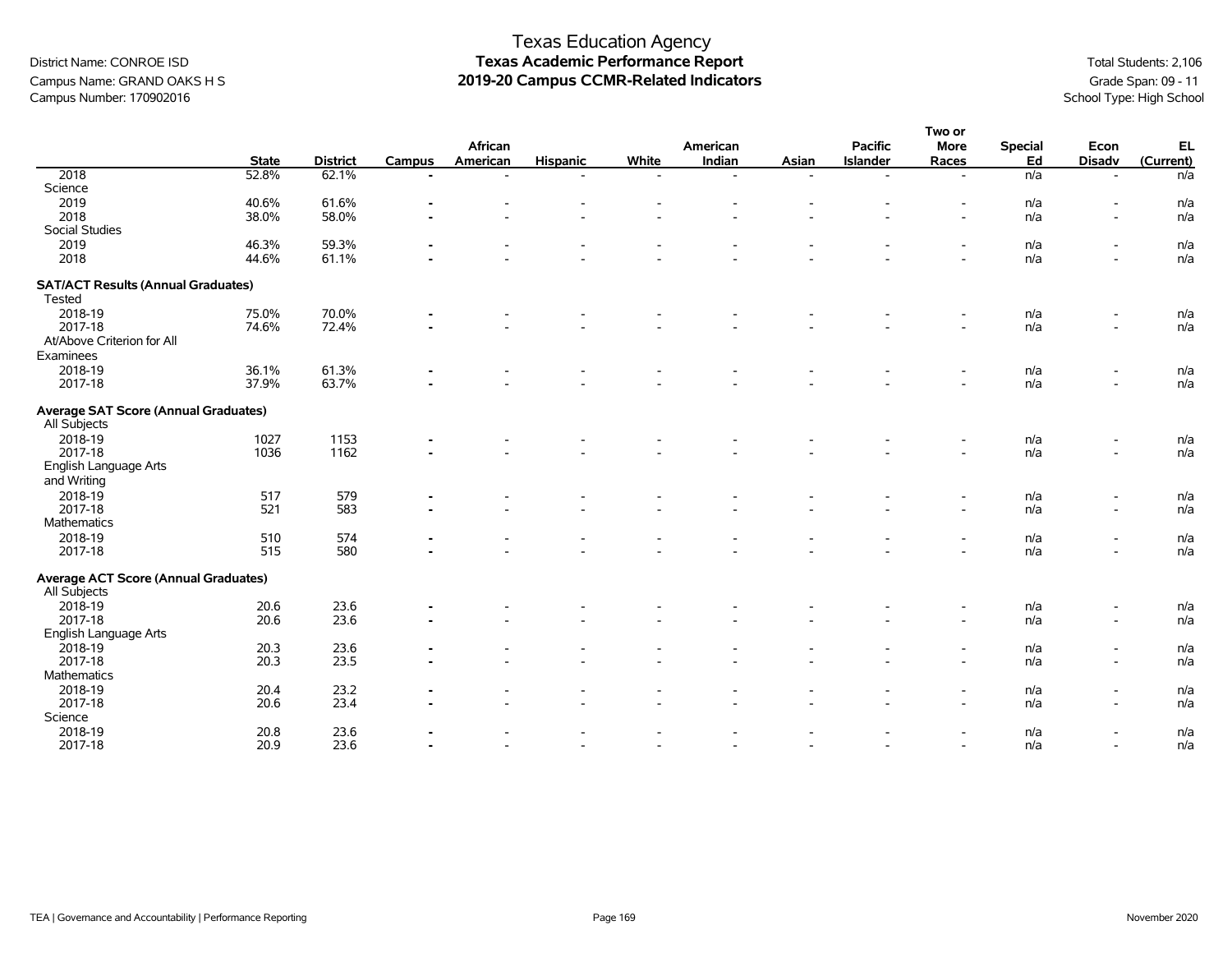### Campus Name: GRAND OAKS H S **2019-20 Campus Other Postsecondary Indicators** Grade Span: 09 - 11<br>Campus Number: 170902016 School Type: High School Campus Number: 170902016

|                                                                                                |       |                 |                |                          |                          |         |          |       |                 | Two or |                |               |           |
|------------------------------------------------------------------------------------------------|-------|-----------------|----------------|--------------------------|--------------------------|---------|----------|-------|-----------------|--------|----------------|---------------|-----------|
|                                                                                                |       |                 |                | African                  |                          |         | American |       | <b>Pacific</b>  | More   | <b>Special</b> | Econ          | EL        |
|                                                                                                | State | <b>District</b> | Campus         | American                 | <b>Hispanic</b>          | White   | Indian   | Asian | <b>Islander</b> | Races  | Ed             | <b>Disadv</b> | (Current) |
| Advanced Dual-Credit Course Completion (Grades 9-12)                                           |       |                 |                |                          |                          |         |          |       |                 |        |                |               |           |
| Any Subject                                                                                    |       |                 |                |                          |                          |         |          |       |                 |        |                |               |           |
| 2018-19                                                                                        | 44.6% | 45.6%           | 31.6%          | 21.6%                    | 25.2%                    | 35.1%   | $\ast$   | 58.2% | 37.5%           | 33.3%  | 2.5%           | 19.0%         | $0.0\%$   |
| 2017-18                                                                                        | 43.4% | 45.5%           | $\blacksquare$ | $\overline{\phantom{0}}$ | $\overline{\phantom{0}}$ |         |          |       |                 |        |                |               |           |
| English Language Arts                                                                          |       |                 |                |                          |                          |         |          |       |                 |        |                |               |           |
| 2018-19                                                                                        | 17.8% | 14.0%           | 0.0%           | 0.0%                     | 0.0%                     | $0.0\%$ | *        | 0.0%  | 0.0%            | 0.0%   | 0.0%           | 0.0%          | 0.0%      |
| 2017-18                                                                                        | 17.3% | 15.3%           |                |                          |                          |         |          |       |                 |        |                |               |           |
| Mathematics                                                                                    |       |                 |                |                          |                          |         |          |       |                 |        |                |               |           |
| 2018-19                                                                                        | 20.4% | 24.0%           | 2.4%           | 0.0%                     | 1.8%                     | 2.8%    | *        | 3.6%  | $0.0\%$         | 8.9%   | 0.0%           | $0.0\%$       | $0.0\%$   |
| 2017-18                                                                                        | 20.7% | 23.9%           |                |                          |                          |         |          |       |                 |        |                |               |           |
| Science                                                                                        |       |                 |                |                          |                          |         |          |       |                 |        |                |               |           |
| 2018-19                                                                                        | 21.7% | 21.5%           | 0.0%           | 0.0%                     | 0.0%                     | $0.0\%$ | $\ast$   | 0.0%  | 0.0%            | 0.0%   | 0.0%           | $0.0\%$       | $0.0\%$   |
| 2017-18                                                                                        | 21.2% | 20.8%           | $\blacksquare$ | $\overline{\phantom{a}}$ |                          |         |          |       |                 |        |                |               |           |
| Social Studies                                                                                 |       |                 |                |                          |                          |         |          |       |                 |        |                |               |           |
| 2018-19                                                                                        | 23.6% | 25.6%           | 31.8%          | 21.8%                    | 24.9%                    | 35.5%   | $\ast$   | 58.2% | 37.5%           | 33.3%  | 2.6%           | 18.7%         | $0.0\%$   |
| 2017-18                                                                                        | 22.8% | 26.4%           | $\blacksquare$ |                          |                          |         |          |       |                 |        |                |               |           |
| Graduates Enrolled in Texas Institution of Higher Education (TX                                |       |                 | IHE)           |                          |                          |         |          |       |                 |        |                |               |           |
| 2017-18                                                                                        | 53.4% | 52.7%           |                |                          |                          |         |          |       |                 |        |                |               |           |
| 2016-17                                                                                        | 54.6% | 55.0%           | $\blacksquare$ |                          |                          |         |          |       |                 |        |                |               |           |
| Graduates in TX IHE Completing One Year Without Enrollment in a Developmental Education Course |       |                 |                |                          |                          |         |          |       |                 |        |                |               |           |
| 2017-18                                                                                        | 60.7% | 71.3%           |                |                          |                          |         |          |       |                 |        |                |               |           |
| 2016-17                                                                                        | 59.2% | 71.7%           |                |                          |                          |         |          |       |                 |        |                |               |           |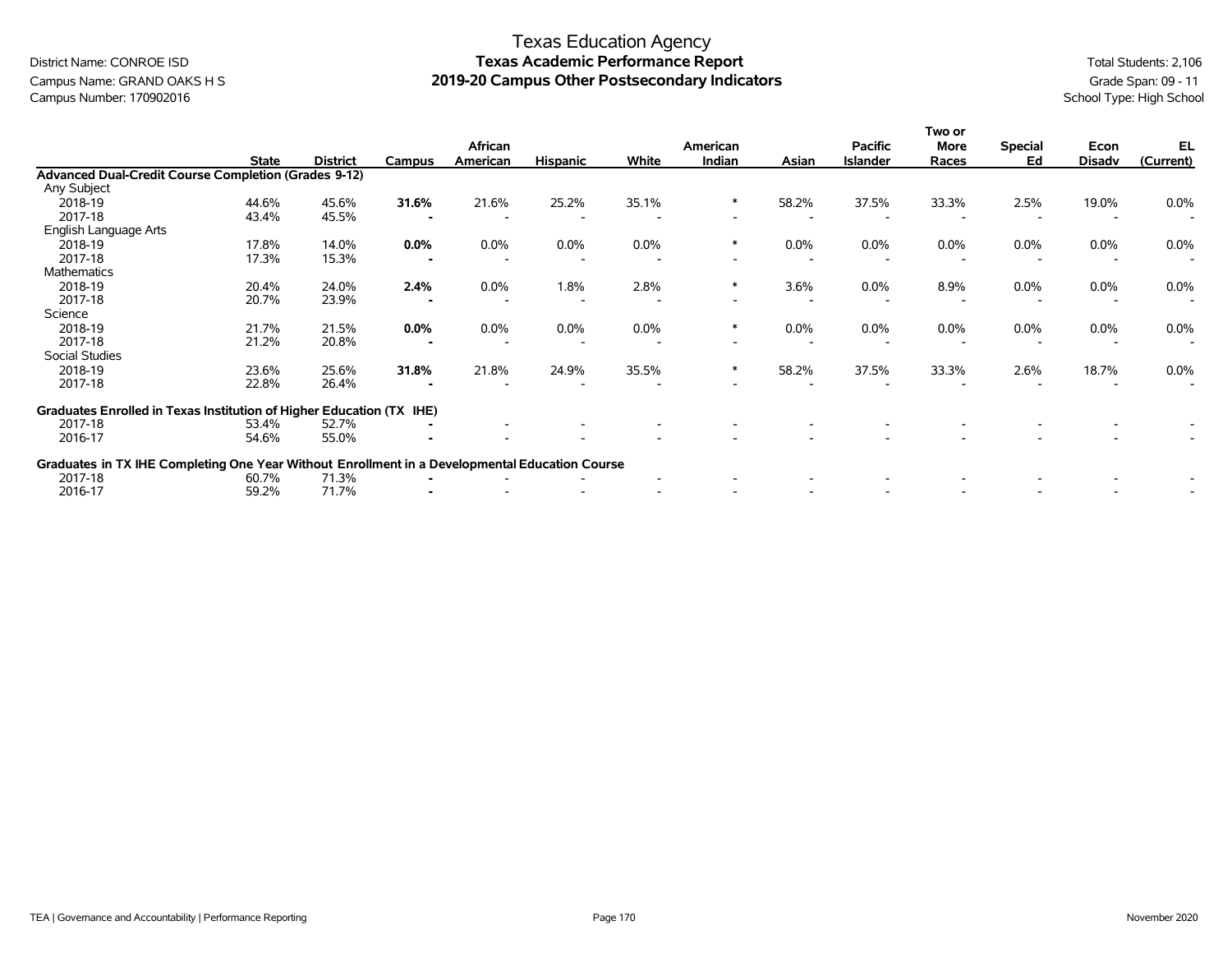|                                               |           | --------- Campus --------- |                 |              |             | --------- Campus --------- |                 |              |
|-----------------------------------------------|-----------|----------------------------|-----------------|--------------|-------------|----------------------------|-----------------|--------------|
| <b>Student Information</b>                    | Count     | Percent                    | <b>District</b> | <b>State</b> | Count       | Percent                    | <b>District</b> | <b>State</b> |
| <b>Total Students</b>                         | 2,106     | 100.0%                     | 64,517          | 5,479,173    | 2,108       | 100.0%                     | 64,799          | 5,493,940    |
| Students by Grade:                            |           |                            |                 |              |             |                            |                 |              |
| Early Childhood Education                     | 0         | 0.0%                       | 0.2%            | 0.3%         | 0           | 0.0%                       | 0.5%            | 0.5%         |
| Pre-Kindergarten                              | 0         | 0.0%                       | 2.3%            | 4.5%         | 0           | 0.0%                       | 2.3%            | 4.5%         |
| Kindergarten                                  | 0         | 0.0%                       | 7.0%            | 7.0%         | 0           | 0.0%                       | 7.0%            | 7.0%         |
| Grade 1                                       | 0         | 0.0%                       | 7.2%            | 7.1%         | 0           | 0.0%                       | 7.2%            | 7.1%         |
| Grade 2                                       | 0         | 0.0%                       | 7.3%            | 7.1%         | 0           | 0.0%                       | 7.2%            | 7.1%         |
| Grade 3                                       | 0         | 0.0%                       | 7.3%            | 7.1%         | 0           | 0.0%                       | 7.3%            | 7.1%         |
| Grade 4                                       | 0         | 0.0%                       | 7.7%            | 7.3%         | 0           | 0.0%                       | 7.6%            | 7.3%         |
| Grade 5                                       | 0         | 0.0%                       | 8.0%            | 7.6%         | 0           | 0.0%                       | 8.0%            | 7.6%         |
| Grade 6                                       | 0         | 0.0%                       | 7.8%            | 7.7%         | 0           | 0.0%                       | 7.8%            | 7.7%         |
| Grade 7                                       | $\pmb{0}$ | 0.0%                       | 7.9%            | 7.7%         | 0           | 0.0%                       | 7.9%            | 7.7%         |
| Grade 8                                       | 0         | 0.0%                       | 7.6%            | 7.5%         | 0           | 0.0%                       | 7.6%            | 7.5%         |
| Grade 9                                       | 799       | 37.9%                      | 8.0%            | 8.2%         | 801         | 38.0%                      | 7.9%            | 8.2%         |
| Grade 10                                      | 736       | 34.9%                      | 7.8%            | 7.4%         | 736         | 34.9%                      | 7.8%            | 7.4%         |
| Grade 11                                      | 571       | 27.1%                      | 7.1%            | 6.9%         | 571         | 27.1%                      | 7.0%            | 6.9%         |
| Grade 12                                      | 0         | 0.0%                       | 6.7%            | 6.4%         | 0           | 0.0%                       | 6.8%            | 6.4%         |
| Ethnic Distribution:                          |           |                            |                 |              |             |                            |                 |              |
| African American                              | 282       | 13.4%                      | 8.5%            | 12.6%        | 282         | 13.4%                      | 8.5%            | 12.6%        |
| Hispanic                                      | 547       | 26.0%                      | 37.4%           | 52.8%        | 547         | 25.9%                      | 37.3%           | 52.8%        |
| White                                         | 1,083     | 51.4%                      | 45.7%           | 27.0%        | 1,083       | 51.4%                      | 45.8%           | 27.0%        |
| American Indian                               | 6         | 0.3%                       | 0.4%            | 0.4%         | 6           | 0.3%                       | 0.4%            | 0.4%         |
| Asian                                         | 96        | 4.6%                       | 4.7%            | 4.6%         | 98          | 4.6%                       | 4.7%            | 4.6%         |
| Pacific Islander                              | 15        | 0.7%                       | 0.2%            | 0.2%         | 15          | 0.7%                       | 0.2%            | 0.2%         |
| Two or More Races                             | 77        | 3.7%                       | 3.1%            | 2.5%         | 77          | 3.7%                       | 3.1%            | 2.5%         |
|                                               |           |                            |                 |              |             |                            |                 |              |
| Sex:                                          |           |                            |                 |              |             |                            |                 |              |
| Female                                        | 1,033     | 49.1%                      | 48.7%           | 48.8%        | 1,035       | 49.1%                      | 48.7%           | 48.8%        |
| Male                                          | 1,073     | 50.9%                      | 51.3%           | 51.2%        | 1,073       | 50.9%                      | 51.3%           | 51.2%        |
| Economically Disadvantaged                    | 437       | 20.8%                      | 39.2%           | 60.3%        | 437         | 20.7%                      | 39.3%           | 60.2%        |
| Non-Educationally Disadvantaged               | 1,669     | 79.2%                      | 60.8%           | 39.7%        | 1,671       | 79.3%                      | 60.7%           | 39.8%        |
| Section 504 Students                          | 213       | 10.1%                      | 7.6%            | 6.9%         | 213         | 10.1%                      | 7.6%            | 6.9%         |
| English Learners (EL)                         | 40        | 1.9%                       | 15.3%           | 20.3%        | 40          | 1.9%                       | 15.3%           | 20.3%        |
| Students w/ Disciplinary Placements (2018-19) | 30        | 2.3%                       | 1.0%            | 1.5%         |             |                            |                 |              |
| Students w/ Dyslexia                          | 89        | 4.2%                       | 4.8%            | 4.1%         | 89          | 4.2%                       | 4.8%            | 4.1%         |
| <b>Foster Care</b>                            | 3         | 0.1%                       | 0.2%            | 0.3%         | 3           | 0.1%                       | 0.2%            | 0.3%         |
| Homeless                                      | 23        | 1.1%                       | 0.7%            | 1.4%         | 23          | 1.1%                       | 0.7%            | 1.4%         |
| Immigrant                                     | 27        | 1.3%                       | 3.2%            | 2.3%         | 29          | 1.4%                       | 3.2%            | 2.3%         |
| Migrant                                       | 0         | 0.0%                       | 0.1%            | 0.3%         | $\mathbf 0$ | 0.0%                       | 0.1%            | 0.3%         |
| Title I                                       | 22        | 1.0%                       | 30.8%           | 65.1%        | 22          | 1.0%                       | 30.8%           | 65.1%        |
| Military Connected                            | 5         | 0.2%                       | 0.5%            | 1.9%         | 5           | 0.2%                       | 0.5%            | 1.9%         |
| At-Risk                                       | 652       | 31.0%                      | 37.7%           | 50.6%        | 652         | 30.9%                      | 37.7%           | 50.5%        |
|                                               |           |                            |                 |              |             |                            |                 |              |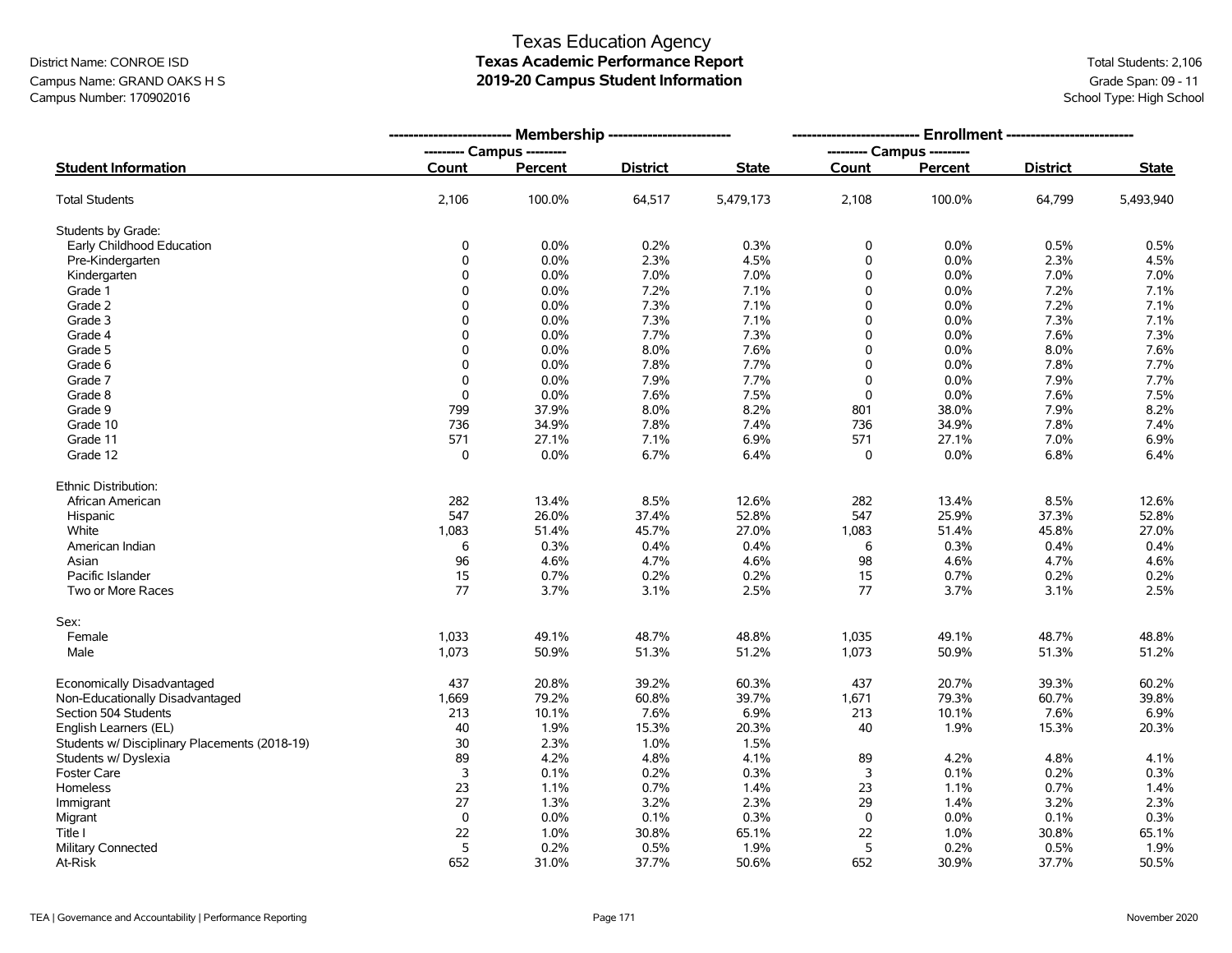|                                                           | ----------------------- |                            | - Membership ------------------------ |              |       |                           |                 |              |
|-----------------------------------------------------------|-------------------------|----------------------------|---------------------------------------|--------------|-------|---------------------------|-----------------|--------------|
|                                                           |                         | --------- Campus --------- |                                       |              |       | -------- Campus --------- |                 |              |
| <b>Student Information</b>                                | Count                   | Percent                    | <b>District</b>                       | <b>State</b> | Count | Percent                   | <b>District</b> | <b>State</b> |
| Students by Instructional Program:                        |                         |                            |                                       |              |       |                           |                 |              |
| <b>Bilingual/ESL Education</b>                            | 34                      | 1.6%                       | 14.9%                                 | 20.6%        | 34    | 1.6%                      | 14.9%           | 20.6%        |
| Career & Technical Education                              | 1,350                   | 64.1%                      | 25.3%                                 | 27.6%        |       |                           |                 |              |
| Career & Technical Education (9-12 grades only)           | 301                     | 14.3%                      | 32.2%                                 | 50.8%        | 301   | 14.3%                     | 32.1%           | 50.8%        |
| Gifted & Talented Education                               | 155                     | 7.4%                       | 7.7%                                  | 8.1%         | 155   | 7.4%                      | 7.6%            | 8.1%         |
| Special Education                                         | 112                     | 5.3%                       | 8.7%                                  | 10.5%        | 114   | 5.4%                      | 9.0%            | 10.7%        |
| Students with Disabilities by Type of Primary Disability: |                         |                            |                                       |              |       |                           |                 |              |
| <b>Total Students with Disabilities</b>                   | 112                     |                            |                                       |              |       |                           |                 |              |
| By Type of Primary Disability                             |                         |                            |                                       |              |       |                           |                 |              |
| Students with Intellectual Disabilities                   | 45                      | 40.2%                      | 34.4%                                 | 42.4%        |       |                           |                 |              |
| Students with Physical Disabilities                       | $\ast$                  |                            | 23.3%                                 | 21.4%        |       |                           |                 |              |
| Students with Autism                                      | $**$                    | $**$                       | 17.6%                                 | 13.8%        |       |                           |                 |              |
| Students with Behavioral Disabilities                     | 38                      | 33.9%                      | 23.1%                                 | 20.8%        |       |                           |                 |              |
| Students with Non-Categorical Early Childhood             | 0                       | 0.0%                       | 1.7%                                  | 1.5%         |       |                           |                 |              |
| Mobility (2018-19):                                       |                         |                            |                                       |              |       |                           |                 |              |
| <b>Total Mobile Students</b>                              | 149                     | 11.2%                      | 12.8%                                 | 15.3%        |       |                           |                 |              |
| By Ethnicity:                                             |                         |                            |                                       |              |       |                           |                 |              |
| African American                                          | 32                      | 2.4%                       |                                       |              |       |                           |                 |              |
| Hispanic                                                  | 37                      | 2.8%                       |                                       |              |       |                           |                 |              |
| White                                                     | 71                      | 5.4%                       |                                       |              |       |                           |                 |              |
| American Indian                                           | 0                       | 0.0%                       |                                       |              |       |                           |                 |              |
| Asian                                                     |                         | 0.1%                       |                                       |              |       |                           |                 |              |
| Pacific Islander                                          | 3                       | 0.2%                       |                                       |              |       |                           |                 |              |
| Two or More Races                                         | 5                       | 0.4%                       |                                       |              |       |                           |                 |              |
| Student Attrition (2018-19):                              |                         |                            |                                       |              |       |                           |                 |              |
| <b>Total Student Attrition</b>                            | 114                     | 9.2%                       |                                       |              |       |                           |                 |              |

|                            |                          | ---------Non-Special Education Rates--------- |              | ---Special Education Rates------------- |                 |              |
|----------------------------|--------------------------|-----------------------------------------------|--------------|-----------------------------------------|-----------------|--------------|
| <b>Student Information</b> | Campus                   | <b>District</b>                               | <b>State</b> | Campus                                  | <b>District</b> | <b>State</b> |
| Retention Rates by Grade:  |                          |                                               |              |                                         |                 |              |
| Kindergarten               | $\overline{\phantom{0}}$ | 0.2%                                          | 1.6%         | $\overline{\phantom{0}}$                | 2.9%            | 5.5%         |
| Grade 1                    |                          | 0.6%                                          | 2.9%         |                                         | 1.9%            | 4.9%         |
| Grade 2                    |                          | 0.4%                                          | 1.6%         | $\overline{\phantom{a}}$                | 1.9%            | 2.0%         |
| Grade 3                    | $\sim$                   | 0.2%                                          | 0.9%         | $\overline{\phantom{0}}$                | 0.0%            | 0.8%         |
| Grade 4                    | $\overline{\phantom{0}}$ | 0.1%                                          | 0.5%         | $\overline{\phantom{a}}$                | $0.0\%$         | $0.4\%$      |
| Grade 5                    | $\overline{\phantom{0}}$ | 0.2%                                          | 0.4%         | $\overline{\phantom{0}}$                | $0.0\%$         | 0.5%         |
| Grade 6                    |                          | $0.0\%$                                       | 0.4%         | $\overline{\phantom{0}}$                | 0.0%            | 0.5%         |
| Grade 7                    | $\sim$                   | 0.1%                                          | 0.5%         | $\overline{\phantom{a}}$                | 0.8%            | 0.6%         |
| Grade 8                    |                          | 0.2%                                          | 0.4%         |                                         | $0.0\%$         | 0.6%         |
| Grade 9                    | 3.1%                     | 2.4%                                          | 7.8%         | 2.0%                                    | 4.6%            | 13.1%        |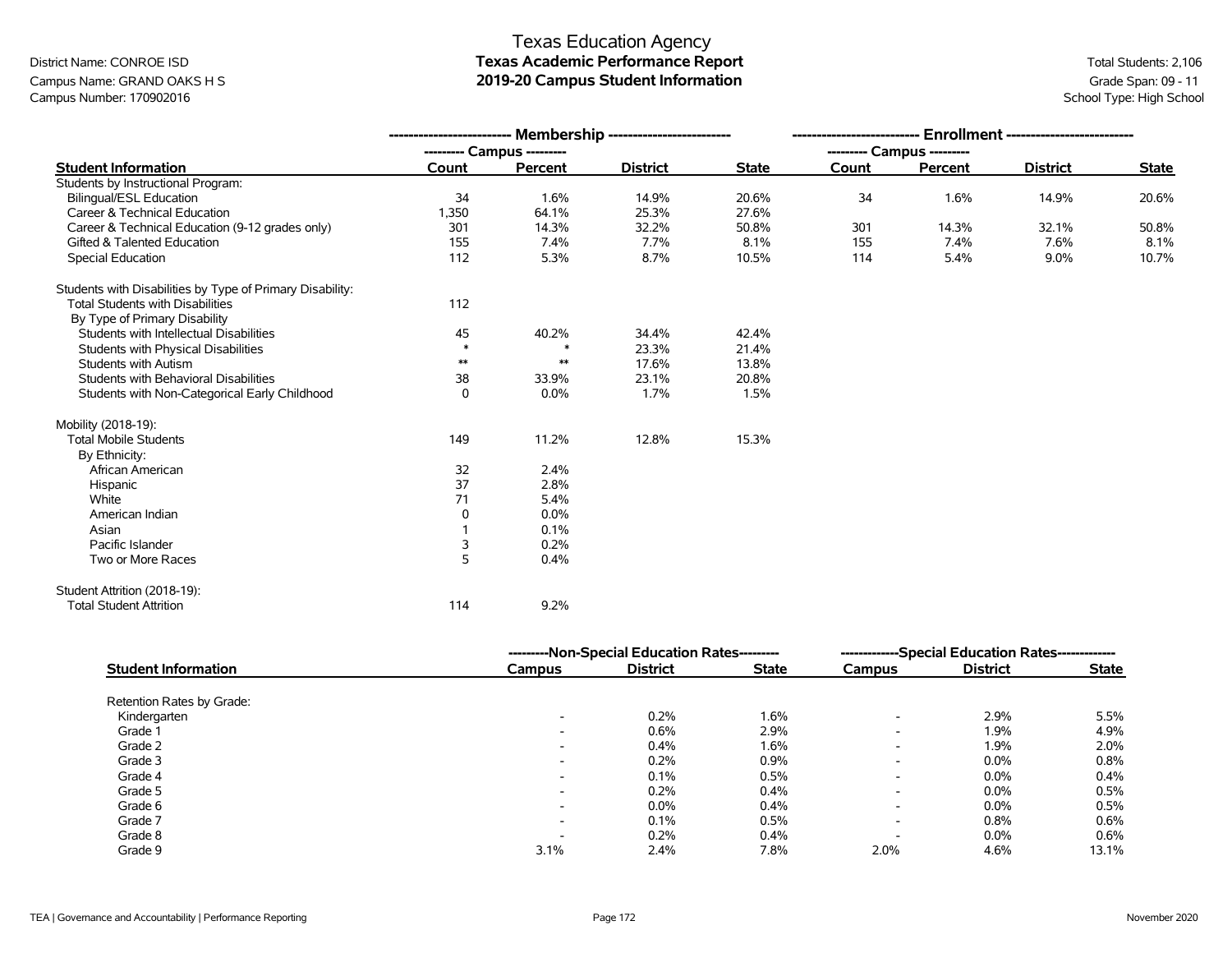|                             | <b>Texas Education Agency</b>            |                         |
|-----------------------------|------------------------------------------|-------------------------|
| District Name: CONROE ISD   | <b>Texas Academic Performance Report</b> | Total Students: 2,106   |
| Campus Name: GRAND OAKS H S | 2019-20 Campus Student Information       | Grade Span: 09 - 11     |
| Campus Number: 170902016    |                                          | School Type: High Schoo |

Total Students: 2,106 School Type: High School

| <b>Class Size Information</b>                  | <b>Campus</b>            | <b>District</b> | <b>State</b> |
|------------------------------------------------|--------------------------|-----------------|--------------|
| Class Size Averages by Grade and Subject       |                          |                 |              |
| (Derived from teacher responsibility records): |                          |                 |              |
| Elementary:                                    |                          |                 |              |
| Kindergarten                                   | $\overline{\phantom{a}}$ | 19.4            | 19.0         |
| Grade 1                                        | $\overline{\phantom{0}}$ | 19.1            | 18.9         |
| Grade 2                                        | $\overline{\phantom{a}}$ | 19.8            | 18.8         |
| Grade 3                                        | $\overline{\phantom{a}}$ | 19.6            | 19.0         |
| Grade 4                                        | $\overline{\phantom{a}}$ | 19.7            | 19.2         |
| Grade 5                                        | $\overline{\phantom{0}}$ | 23.7            | 20.9         |
| Grade 6                                        | $\overline{\phantom{a}}$ | 24.7            | 20.4         |
| Secondary:                                     |                          |                 |              |
| English/Language Arts                          | 22.6                     | 20.0            | 16.4         |
| Foreign Languages                              | 25.1                     | 22.3            | 18.7         |
| Mathematics                                    | 26.9                     | 21.7            | 17.8         |
| Science                                        | 26.8                     | 21.9            | 18.8         |
| <b>Social Studies</b>                          | 28.9                     | 23.7            | 19.3         |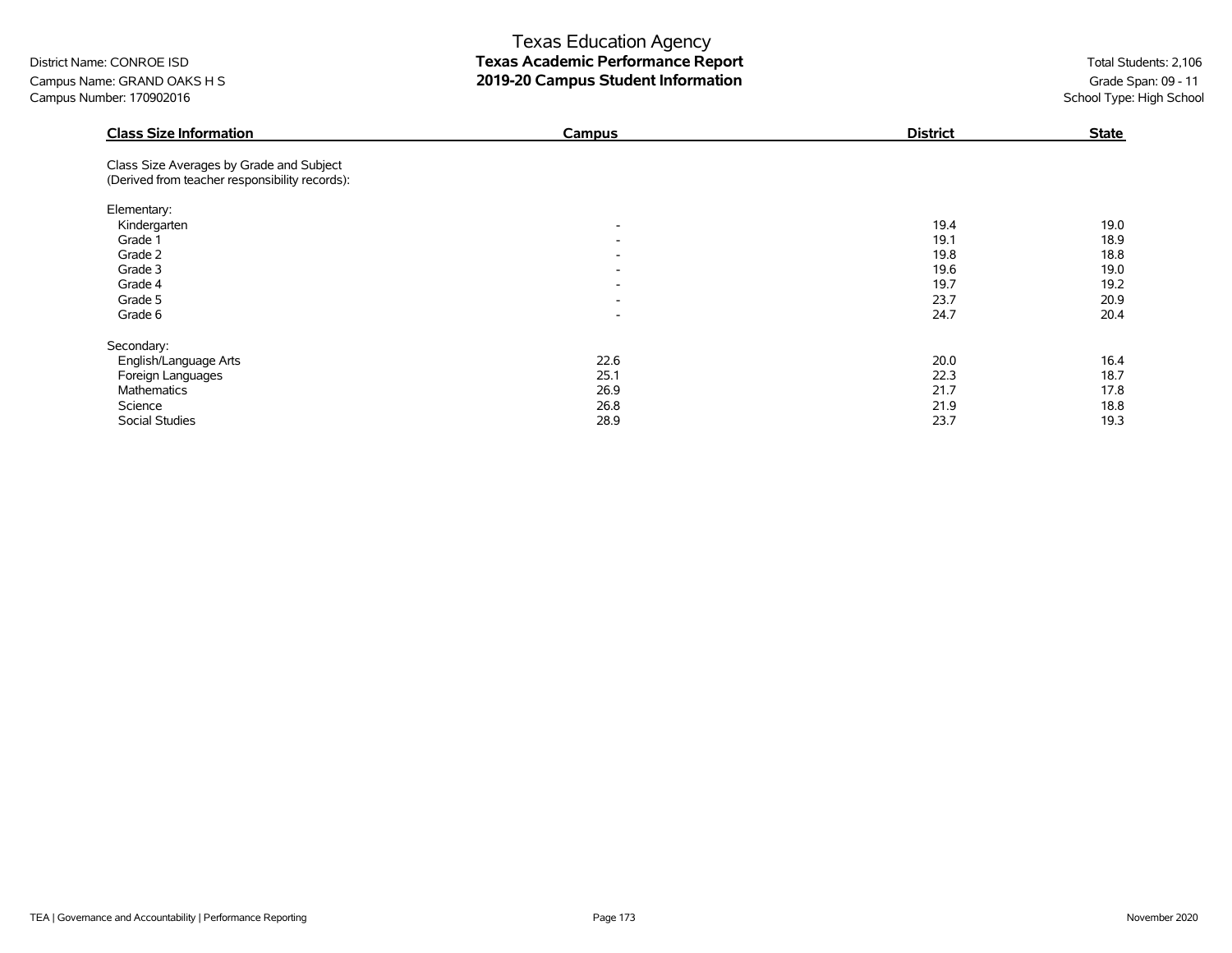### Campus Name: GRAND OAKS H S **2019-20 Campus Staff Information** Grade Span: 09 - 11 Campus Number: 170902016

|                                           | --- Campus ---------------- |         |                 |              |
|-------------------------------------------|-----------------------------|---------|-----------------|--------------|
| <b>Staff Information</b>                  | Count/Average               | Percent | <b>District</b> | <b>State</b> |
| <b>Total Staff</b>                        | 145.7                       | 100.0%  | 100.0%          | 100.0%       |
| Professional Staff:                       | 135.4                       | 92.9%   | 63.6%           | 63.7%        |
| Teachers                                  | 110.0                       | 75.5%   | 49.4%           | 49.4%        |
| Professional Support                      | 18.4                        | 12.6%   | 11.1%           | 10.2%        |
| Campus Administration (School Leadership) | 7.0                         | 4.8%    | 2.7%            | 3.0%         |
| <b>Educational Aides:</b>                 | 10.3                        | 7.1%    | 8.8%            | 10.6%        |
| Librarians & Counselors (Headcount):      |                             |         |                 |              |
| Librarians                                |                             |         |                 |              |
| Full-time                                 | 1.0                         | n/a     | 60.0            | 4,373.0      |
| Part-time                                 | 0.0                         | n/a     | 3.0             | 595.0        |
| Counselors                                |                             |         |                 |              |
| Full-time                                 | 8.0                         | n/a     | 145.0           | 12,901.0     |
| Part-time                                 | 0.0                         | n/a     | 4.0             | 1,103.0      |
| Total Minority Staff:                     | 43.6                        | 29.9%   | 31.8%           | 51.1%        |
| Teachers by Ethnicity and Sex:            |                             |         |                 |              |
| African American                          | $6.0$                       | 5.4%    | 5.7%            | 10.8%        |
| Hispanic                                  | 15.5                        | 14.1%   | 14.7%           | 28.1%        |
| White                                     | 80.0                        | 72.7%   | 77.3%           | 57.7%        |
| American Indian                           | 2.0                         | 1.8%    | 0.4%            | 0.3%         |
| Asian                                     | 2.6                         | 2.3%    | 1.0%            | 1.8%         |
| Pacific Islander                          | 0.0                         | 0.0%    | 0.1%            | 0.2%         |
| Two or More Races                         | 3.9                         | 3.6%    | 0.9%            | 1.1%         |
| Males                                     | 56.0                        | 50.9%   | 20.3%           | 23.8%        |
| Females                                   | 54.0                        | 49.1%   | 79.7%           | 76.2%        |
| Teachers by Highest Degree Held:          |                             |         |                 |              |
| No Degree                                 | 0.1                         | 0.1%    | 0.6%            | 1.3%         |
| <b>Bachelors</b>                          | 73.5                        | 66.8%   | 73.2%           | 73.4%        |
| <b>Masters</b>                            | 34.4                        | 31.3%   | 25.5%           | 24.5%        |
| Doctorate                                 | 2.0                         | 1.8%    | 0.8%            | 0.7%         |
| Teachers by Years of Experience:          |                             |         |                 |              |
| <b>Beginning Teachers</b>                 | 9.9                         | 9.0%    | 5.0%            | 7.4%         |
| 1-5 Years Experience                      | 35.0                        | 31.8%   | 27.2%           | 27.9%        |
| 6-10 Years Experience                     | 25.5                        | 23.2%   | 21.7%           | 19.4%        |
| 11-20 Years Experience                    | 32.2                        | 29.2%   | 32.0%           | 29.4%        |
| Over 20 Years Experience                  | 7.6                         | 6.9%    | 14.0%           | 15.9%        |
| Number of Students per Teacher            | 19.1                        | n/a     | 16.4            | 15.1         |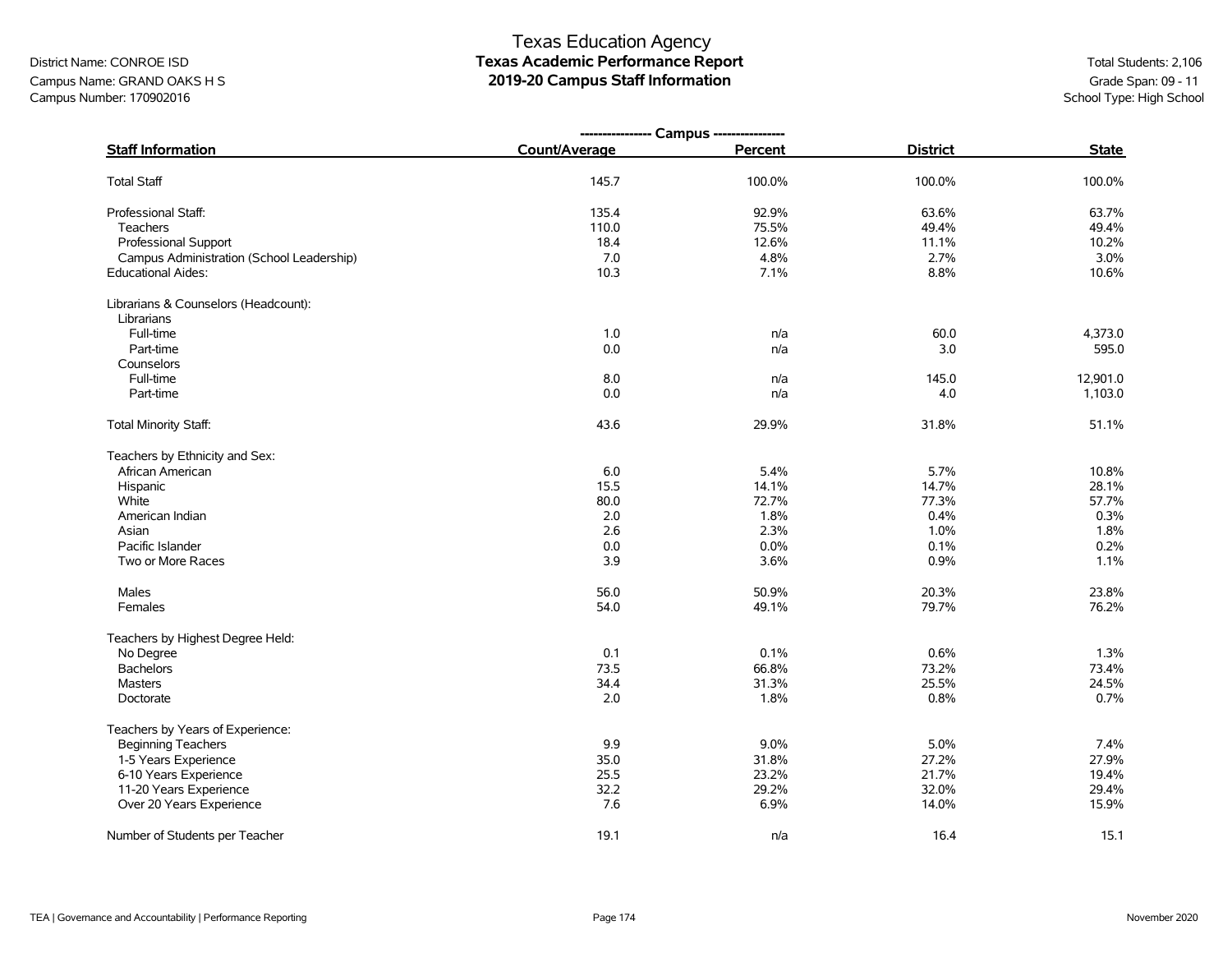### Texas Education Agency District Name: CONROE ISD **Texas Academic Performance Report Texas Academic Performance Report** Total Students: 2,106

Campus Name: GRAND OAKS H S

Grade Span: 09 - 11

Campus Number: 170902016

Campus Number: 170902016

Campus Number: 170902016

Campus Number: 170902016

Campus Number: 170902016

Campus Number: 170902016

Campus Number: 1 Campus Number: 170902016

| <b>Staff Information</b>                                             | Campus   | <b>District</b> | <b>State</b> |
|----------------------------------------------------------------------|----------|-----------------|--------------|
| Experience of Campus Leadership:                                     |          |                 |              |
| Average Years Experience of Principals                               | 4.0      | 8.5             | 6.2          |
| Average Years Experience of Principals with District                 | 4.0      | 8.2             | 5.3          |
| Average Years Experience of Assistant Principals                     | 3.8      | 7.7             | 5.3          |
| Average Years Experience of Assistant Principals with District       | 2.8      | 6.7             | 4.7          |
| Average Years Experience of Teachers:                                | 8.9      | 11.0            | 11.1         |
| Average Years Experience of Teachers with District:                  | 3.2      | 6.7             | 7.2          |
| Average Teacher Salary by Years of Experience (regular duties only): |          |                 |              |
| <b>Beginning Teachers</b>                                            | \$55,500 | \$55,597        | \$49,868     |
| 1-5 Years Experience                                                 | \$56,412 | \$56,362        | \$52,823     |
| 6-10 Years Experience                                                | \$58,175 | \$58,209        | \$55,756     |
| 11-20 Years Experience                                               | \$60,742 | \$60,976        | \$59,308     |
| Over 20 Years Experience                                             | \$72,360 | \$67,231        | \$65,449     |
| Average Actual Salaries (regular duties only):                       |          |                 |              |
| <b>Teachers</b>                                                      | \$59,099 | \$59,725        | \$57,091     |
| Professional Support                                                 | \$66,741 | \$68,710        | \$67,352     |
| Campus Administration (School Leadership)                            | \$96,133 | \$92,093        | \$82,512     |
| Instructional Staff Percent:                                         | n/a      | 64.5%           | 64.6%        |
| Contracted Instructional Staff (not incl. above):                    | 0.0      | 3.9             | 6,309.0      |